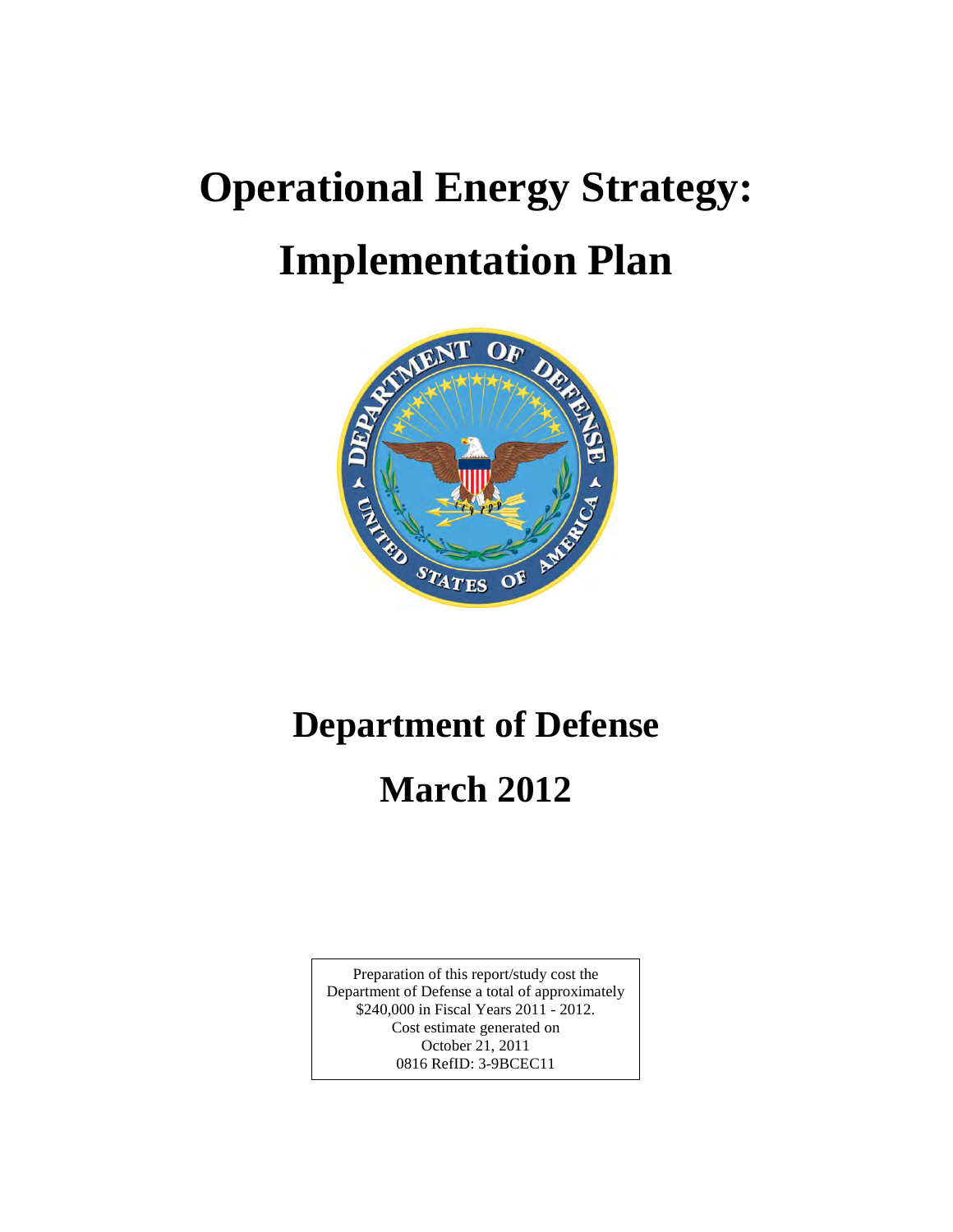| <b>Report Documentation Page</b>                                                                                                                                                                                                                                                                                                                                                                                                                                                                                                                                                                                                                                                                                                                                                                                                                                   |                                                                                                                                                                                                                           |              |  |                           | Form Approved<br>OMB No. 0704-0188                  |  |
|--------------------------------------------------------------------------------------------------------------------------------------------------------------------------------------------------------------------------------------------------------------------------------------------------------------------------------------------------------------------------------------------------------------------------------------------------------------------------------------------------------------------------------------------------------------------------------------------------------------------------------------------------------------------------------------------------------------------------------------------------------------------------------------------------------------------------------------------------------------------|---------------------------------------------------------------------------------------------------------------------------------------------------------------------------------------------------------------------------|--------------|--|---------------------------|-----------------------------------------------------|--|
| Public reporting burden for the collection of information is estimated to average 1 hour per response, including the time for reviewing instructions, searching existing data sources, gathering and<br>maintaining the data needed, and completing and reviewing the collection of information. Send comments regarding this burden estimate or any other aspect of this collection of information,<br>including suggestions for reducing this burden, to Washington Headquarters Services, Directorate for Information Operations and Reports, 1215 Jefferson Davis Highway, Suite 1204, Arlington<br>VA 22202-4302. Respondents should be aware that notwithstanding any other provision of law, no person shall be subject to a penalty for failing to comply with a collection of information if it<br>does not display a currently valid OMB control number. |                                                                                                                                                                                                                           |              |  |                           |                                                     |  |
| 1. REPORT DATE<br>2. REPORT TYPE<br><b>MAR 2012</b>                                                                                                                                                                                                                                                                                                                                                                                                                                                                                                                                                                                                                                                                                                                                                                                                                |                                                                                                                                                                                                                           |              |  |                           | <b>3. DATES COVERED</b><br>00-00-2012 to 00-00-2012 |  |
| <b>4. TITLE AND SUBTITLE</b>                                                                                                                                                                                                                                                                                                                                                                                                                                                                                                                                                                                                                                                                                                                                                                                                                                       |                                                                                                                                                                                                                           |              |  | 5a. CONTRACT NUMBER       |                                                     |  |
|                                                                                                                                                                                                                                                                                                                                                                                                                                                                                                                                                                                                                                                                                                                                                                                                                                                                    | <b>Operational Energy Strategy: Implementation Plan</b>                                                                                                                                                                   |              |  | <b>5b. GRANT NUMBER</b>   |                                                     |  |
|                                                                                                                                                                                                                                                                                                                                                                                                                                                                                                                                                                                                                                                                                                                                                                                                                                                                    |                                                                                                                                                                                                                           |              |  |                           | 5c. PROGRAM ELEMENT NUMBER                          |  |
| 6. AUTHOR(S)                                                                                                                                                                                                                                                                                                                                                                                                                                                                                                                                                                                                                                                                                                                                                                                                                                                       |                                                                                                                                                                                                                           |              |  | <b>5d. PROJECT NUMBER</b> |                                                     |  |
|                                                                                                                                                                                                                                                                                                                                                                                                                                                                                                                                                                                                                                                                                                                                                                                                                                                                    |                                                                                                                                                                                                                           |              |  | <b>5e. TASK NUMBER</b>    |                                                     |  |
|                                                                                                                                                                                                                                                                                                                                                                                                                                                                                                                                                                                                                                                                                                                                                                                                                                                                    |                                                                                                                                                                                                                           |              |  |                           | 5f. WORK UNIT NUMBER                                |  |
|                                                                                                                                                                                                                                                                                                                                                                                                                                                                                                                                                                                                                                                                                                                                                                                                                                                                    | 7. PERFORMING ORGANIZATION NAME(S) AND ADDRESS(ES)<br>8. PERFORMING ORGANIZATION<br><b>REPORT NUMBER</b><br>Secretary Of Defense for Operational Energy Plans & Programs, 3700<br>Defense Pentagon, Washington, DC, 20301 |              |  |                           |                                                     |  |
| 9. SPONSORING/MONITORING AGENCY NAME(S) AND ADDRESS(ES)<br>10. SPONSOR/MONITOR'S ACRONYM(S)                                                                                                                                                                                                                                                                                                                                                                                                                                                                                                                                                                                                                                                                                                                                                                        |                                                                                                                                                                                                                           |              |  |                           |                                                     |  |
|                                                                                                                                                                                                                                                                                                                                                                                                                                                                                                                                                                                                                                                                                                                                                                                                                                                                    |                                                                                                                                                                                                                           |              |  |                           | 11. SPONSOR/MONITOR'S REPORT<br>NUMBER(S)           |  |
| 12. DISTRIBUTION/AVAILABILITY STATEMENT<br>Approved for public release; distribution unlimited                                                                                                                                                                                                                                                                                                                                                                                                                                                                                                                                                                                                                                                                                                                                                                     |                                                                                                                                                                                                                           |              |  |                           |                                                     |  |
| <b>13. SUPPLEMENTARY NOTES</b>                                                                                                                                                                                                                                                                                                                                                                                                                                                                                                                                                                                                                                                                                                                                                                                                                                     |                                                                                                                                                                                                                           |              |  |                           |                                                     |  |
| 14. ABSTRACT                                                                                                                                                                                                                                                                                                                                                                                                                                                                                                                                                                                                                                                                                                                                                                                                                                                       |                                                                                                                                                                                                                           |              |  |                           |                                                     |  |
| <b>15. SUBJECT TERMS</b>                                                                                                                                                                                                                                                                                                                                                                                                                                                                                                                                                                                                                                                                                                                                                                                                                                           |                                                                                                                                                                                                                           |              |  |                           |                                                     |  |
| 16. SECURITY CLASSIFICATION OF:                                                                                                                                                                                                                                                                                                                                                                                                                                                                                                                                                                                                                                                                                                                                                                                                                                    | 18. NUMBER                                                                                                                                                                                                                | 19a. NAME OF |  |                           |                                                     |  |
| <b>ABSTRACT</b><br>a. REPORT<br>b. ABSTRACT<br>c. THIS PAGE<br>Same as<br>unclassified<br>unclassified<br>unclassified<br><b>Report (SAR)</b>                                                                                                                                                                                                                                                                                                                                                                                                                                                                                                                                                                                                                                                                                                                      |                                                                                                                                                                                                                           |              |  | OF PAGES<br>29            | <b>RESPONSIBLE PERSON</b>                           |  |

**Standard Form 298 (Rev. 8-98)**<br>Prescribed by ANSI Std Z39-18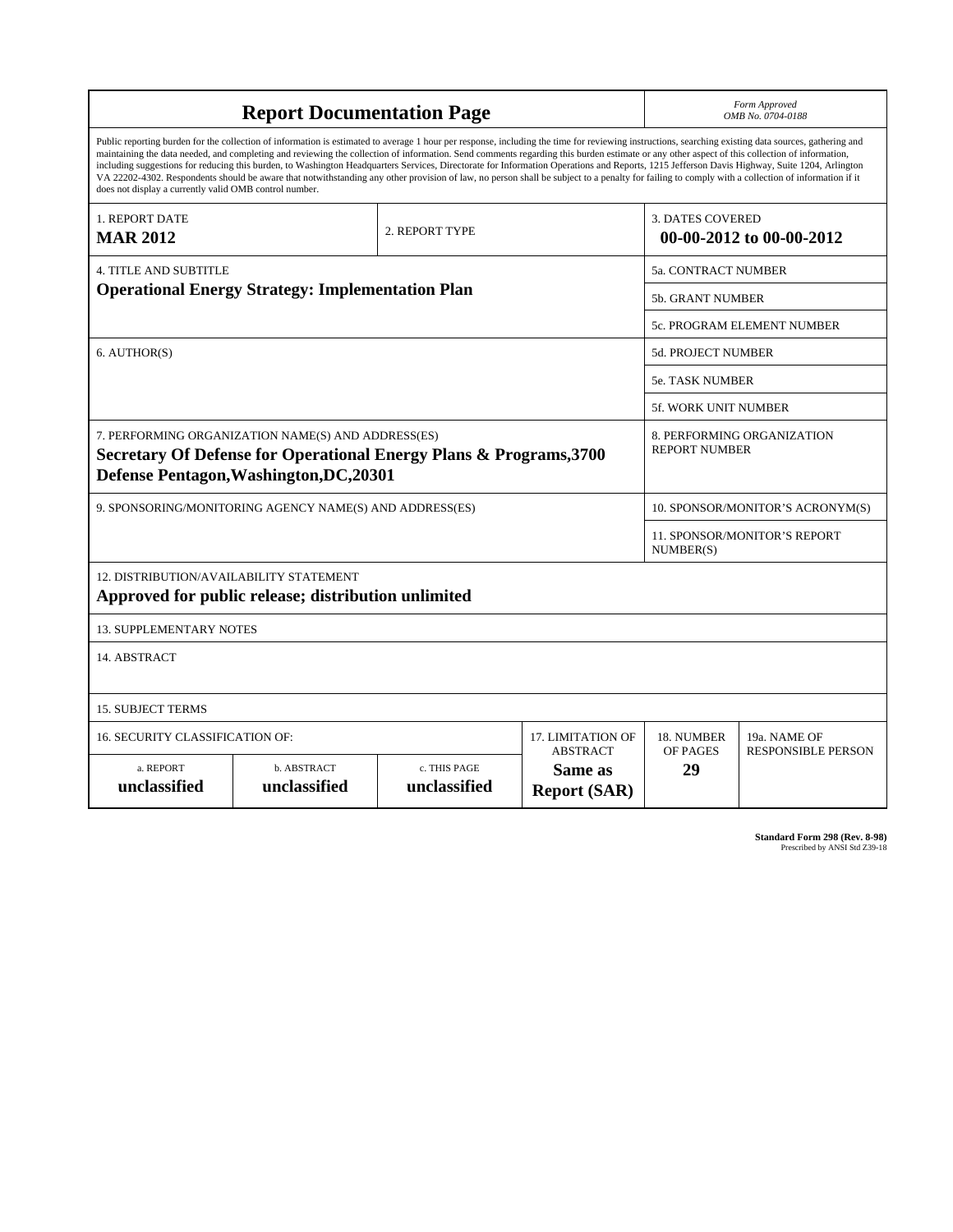

**SECRETARY OF DEFENSE 1000 DEFENSE PENTAGON WASHINGTON, DC 20301-1000** 

**MAR** 6 2012

For the Nation, energy security is an imperative – our economic well-being and international interests depend on it. For the Department of Defense (DoD), energy security means a reliable, secure, and affordable supply of energy for military missions, today and in the future. Several trends, such as rising global demand for energy, changing geopolitics, and new threats, mean that the cost and availability of energy for deployed forces and for all Americans will be less certain in the future.

In addition to supporting national energy security priorities, DoD is taking steps to promote the energy security of military missions. Our challenge is to make sure U.S. Forces are ready for any threat, anywhere in the world, and meeting that challenge requires us to improve the efficiency of our energy use and the diversity of our energy sources, and, ultimately, to build a military force that uses energy as a strategic advantage rather than bears it as a burden.

To that end, DoD will continue to be a leader in harnessing energy innovation to enhance operational effectiveness. This includes ongoing efforts to integrate energy efficiency and renewable energy into our forces, installations, base camps, and operations around the world. For the long term, we must incorporate better energy performance into strategic planning and the systems and equipment we procure to meet future threats. By doing so, we can save lives that might have been lost guarding and moving fuel, we can save money that would have been spent on fuel and related equipment, and we can improve combat effectiveness.

In executing the Operational Energy Strategy Implementation Plan, DoD will begin to transform the way we power the current and future force. By changing the DoD energy posture, America will have a military that is better able to project and sustain forces around the world to meet any challenge to the Nation's security and the interests of the American people.

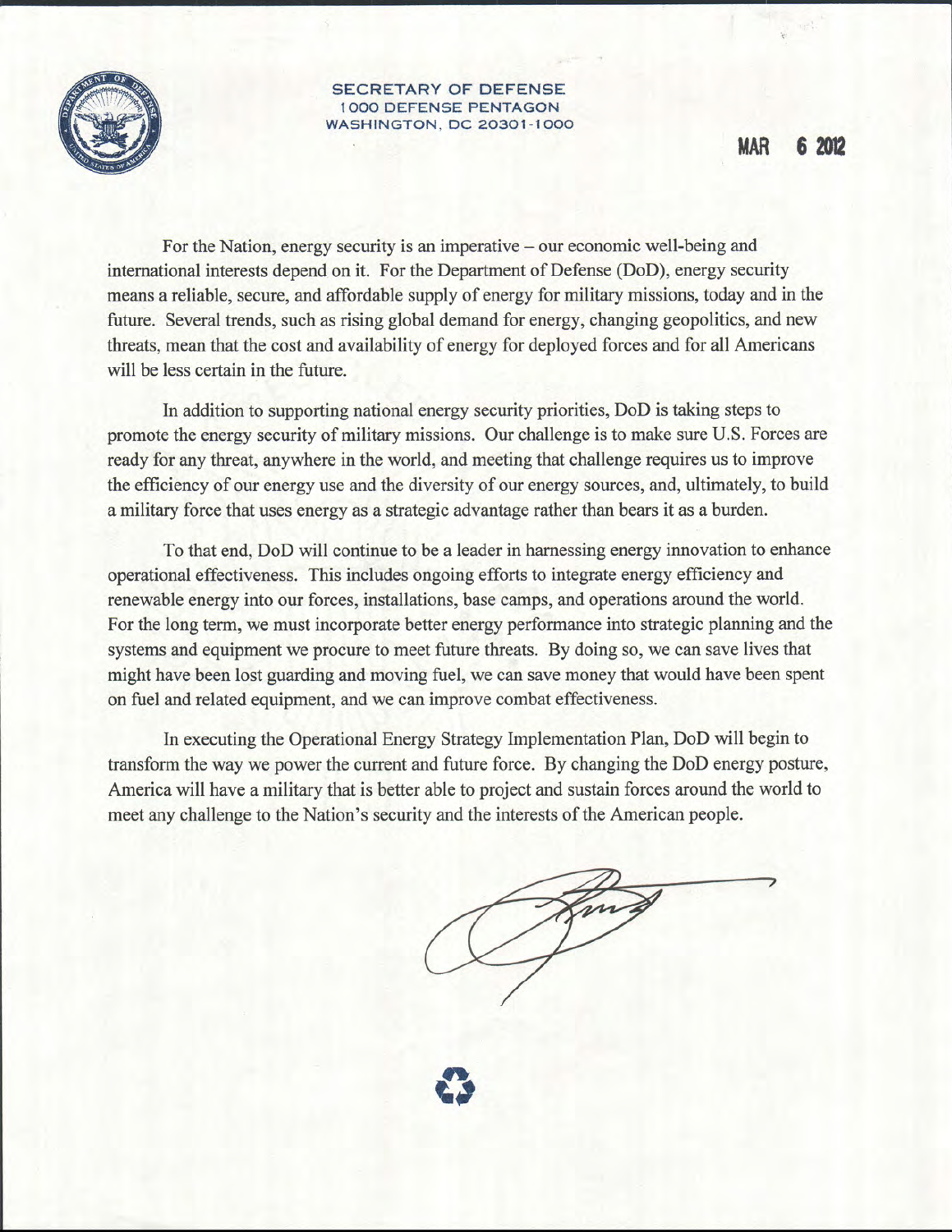### **Summary**

Pursuant to title 10, U.S.C., section 138c, the Department of Defense (DoD) published the Operational Energy Strategy on June 14, 2011, to transform the way U.S. Armed Forces consume energy in military operations. The Strategy sets the direction for operational energy use within the Office of the Secretary of Defense (OSD), Office of the Chairman of the Joint Chiefs of Staff (CJCS) and the Joint Staff, Combatant Commands, Military Departments, and Defense agencies (hereinafter referred to collectively as the "DoD Components").

The goal of the Operational Energy Strategy is energy security for the Warfighter – to assure that U.S. forces have a reliable supply of energy for  $21<sup>st</sup>$  century military missions. For DoD to reach this goal, the Strategy provides a three-fold approach:

- **More Fight, Less Fuel: Reduce Demand for Energy in Military Operations.** Today's military missions require large and growing amounts of energy with supply lines that can be costly, vulnerable to disruption, and a burden on Warfighters. The Department needs to improve its ability to measure operational energy consumption, reduce demand, and increase the efficiency of energy use to enhance combat effectiveness.
- **More Options, Less Risk: Expand and Secure Energy Supplies for Military Operations.** Reliance on a single energy source – petroleum – has economic, strategic, and environmental drawbacks. In addition, the security of energy supply infrastructure for critical missions at fixed installations is not always robust. The Department needs to diversify its energy sources and protect access to energy supplies to have a more assured supply of energy for military missions.
- **More Capability, Less Cost: Build Energy Security into the Future Force.**  While the force's energy requirements entail tactical, operational, and strategic risks, the Department's institutions and processes for building future military forces do not systematically consider such risks and costs. The Department needs to integrate operational energy considerations into the full range of planning and force development activities.

The Operational Energy Strategy also provides that the Department will release an Implementation Plan establishing specific targets and timelines. The initiatives in this Implementation Plan provide a roadmap for the Department to meet the Strategy's goal of energy security for the Warfighter. The intent of this Implementation Plan is to integrate operational energy considerations and transformation into existing programs, processes, and institutions.

The Assistant Secretary of Defense for Operational Energy Plans and Programs (ASD(OEPP)) will lead the oversight and governance of the Operational Energy Strategy. Each target identifies Offices of Primary Responsibility (OPR) and Offices of Coordinating Responsibility (OCR) that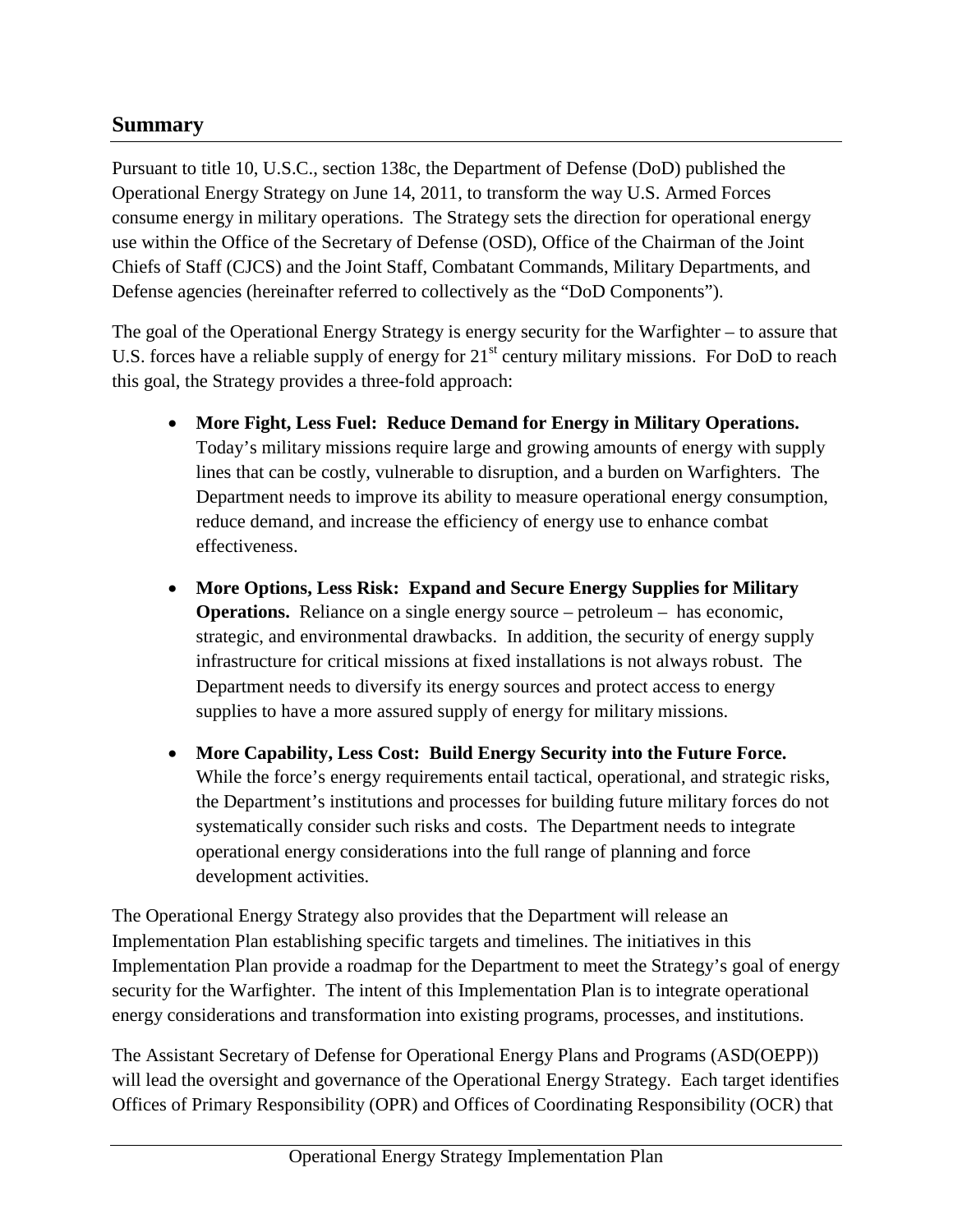will play lead and supporting roles in implementing the Strategy. For those reporting requirements assigned to the Department of the Navy, that Department may elect to report separately for the Navy and the Marine Corps. While all activities in this Implementation Plan will begin over the next 12 months, each will generate outcomes over the near, mid, and long term; the timing of those outcomes is noted for each target (see Table 1).

Together, the Operational Energy Strategy and Implementation Plan will inform the ASD(OEPP) annual certification of DoD budgets, along with other budget exhibits. The ASD(OEPP) and a designee from the CJCS will co-chair a Defense Operational Energy Board (further information at Appendix D) to promote operational energy security, oversee the implementation of the Strategy, and measure Departmental success. The Defense Operational Energy Board will serve as the primary body to charter and receive work related to this Implementation Plan, forming working groups as needed.

ASD(OEPP), in consultation with relevant offices within OSD, the Military Departments, Defense agencies, and the Joint Staff, will develop a charter that outlines the organization, governance, membership, functions, and responsibilities of the Defense Operational Energy Board and present the charter at the  $2<sup>nd</sup>$  Quarter FY 2012 meeting of the Board. The co-chairs shall review and approve the charter. In lieu of an approved charter, ASD(OEPP) will use existing authorities to oversee and immediately initiate execution of the Operational Energy Strategy through the targets and due dates identified in this Implementation Plan.

The co-chairs will report the results of the Defense Operational Energy Board meetings to the Secretary of Defense and CJCS.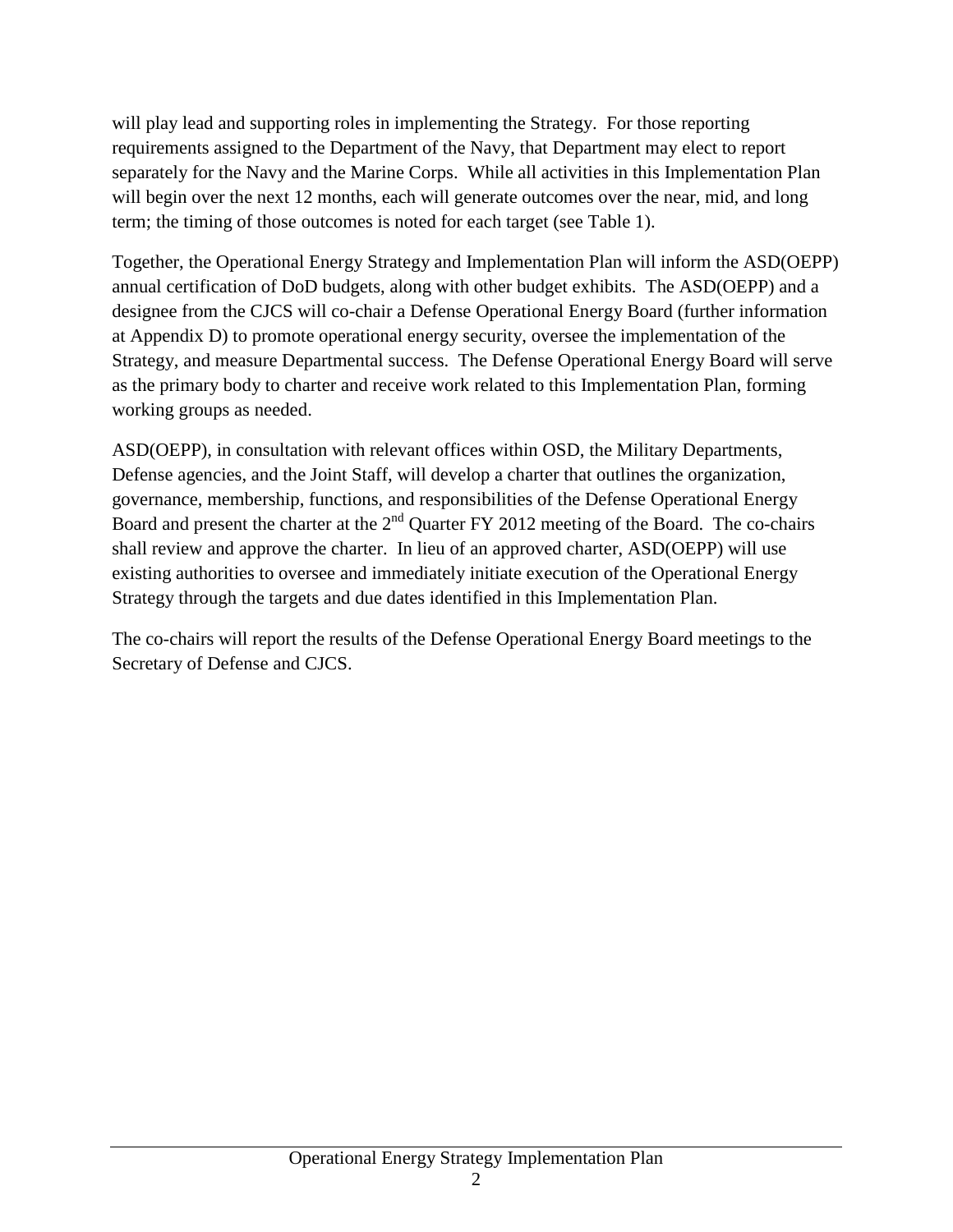### **More Fight, Less Fuel: Reduce Demand for Energy in Military Operations**

**Strategic Goal:** The Department will reduce the overall demand for operational energy and improve the efficiency of military energy use in order to enhance combat effectiveness and reduce risks and costs for military missions.

To achieve this strategic goal, the Department will measure its operational energy consumption; improve energy performance in operations and training; and promote defense energy innovation.

Detailed descriptions of the targets listed below are available in Appendix A.

#### **Target 1: Measure Operational Energy Consumption.**

- Establish Operational Energy Consumption Baselines. The Military Departments and Defense agencies will report to the Defense Operational Energy Board (2<sup>nd</sup> Quarter FY 2012) an operational energy baseline, using all available data on actual energy consumption in support of military operations in FY 2011 and projected consumption in FY 2012 – FY 2017.
- Improve and Update Operational Energy Baselines. The Military Departments and Defense Agencies will report to the Defense Operational Energy Board (3<sup>rd</sup> Quarter FY 2012) on any actions taken or needed to improve these baselines.

#### **Target 2: Improve Energy Performance and Efficiency in Operations and Training.**

- Support Current Operations with Energy Improvements. The Combatant Commands will report to the Defense Operational Energy Board  $3<sup>rd</sup>$  Quarter FY 2012 and recurring) on how they guide their forces to improve energy performance and efficiency in operations and the effectiveness of this guidance. The report will assess the effectiveness of rapid fielding of fuel demand management improvements by the Military Departments, including energy efficiency and alternative generation technologies, to Afghanistan and other locations in support of contingency operations. The intent of this task is to improve the alignment of capabilities with theater requirements and identify DoD-wide approaches to remediating any recognized shortfalls.
- Improve the Operational Energy Efficiency of the Military Departments. The Military Departments will report to the Defense Operational Energy Board  $(3<sup>rd</sup>$  Quarter FY 2012) progress against their own current or updated energy performance goals and metrics and demonstrate how such progress supports the Operational Energy Strategy priority to reduce the demand for fuel and increase capability in military operations.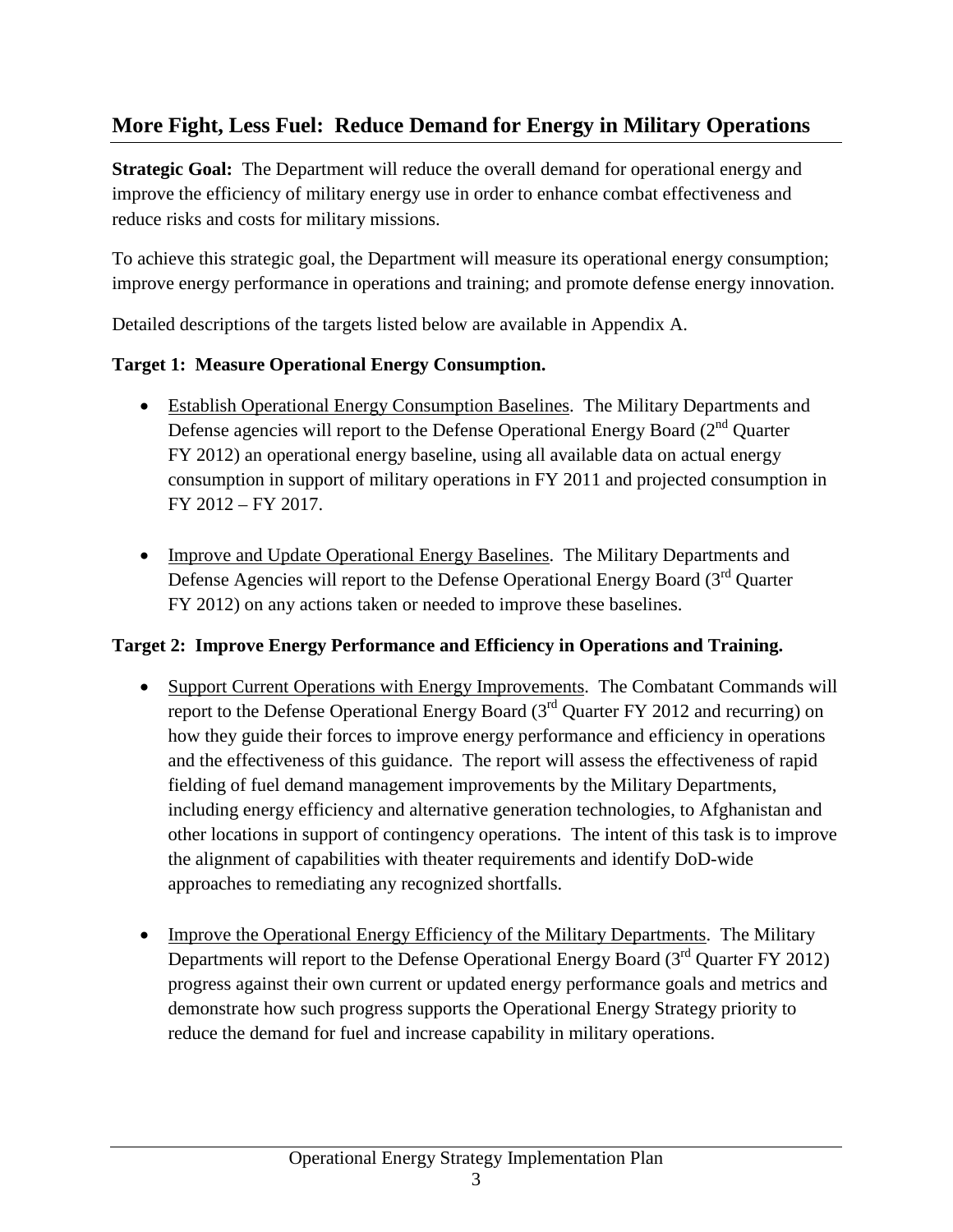• Establish Departmental Operational Energy Performance Metrics. The Defense Operational Energy Board will develop Departmental operational energy performance metrics to promote the energy efficiency of military operations by the end of FY 2012. The Board may establish a working group to develop these metrics, in consultation with the DoD Components and based on the consumption baselines provided by the Military Departments and Defense agencies.

#### **Target 3: Promote Operational Energy Innovation.**

• Assess Departmental Energy Science and Technology Gaps and Recommend Options. The Assistant Secretary of Defense for Research and Engineering (ASD(R&E)) will identify investment gaps in the Department's science and technology (S&T) portfolio necessary to reduce demand, improve system efficiency, and expand supply alternatives, as articulated in the Operational Energy Strategy. ASD(R&E) will provide the final report to the Defense Operational Energy Board  $(4<sup>th</sup>$  Quarter FY 2012) and include recommendations on possible options for filling the gaps.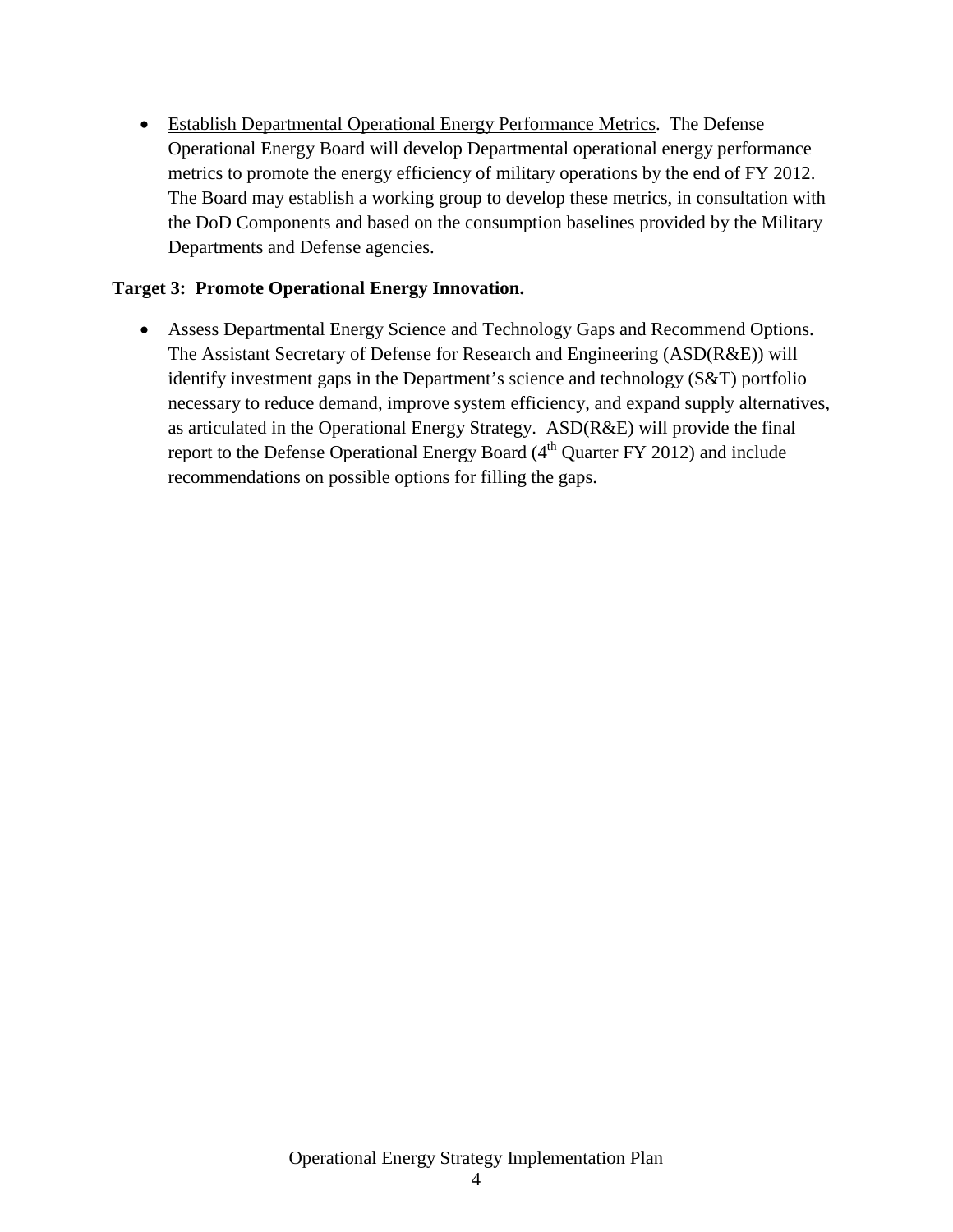# **More Options, Less Risk: Expand and Secure Energy Supplies for Military Operations**

**Strategic Goal:** The Department will diversify and secure military energy supplies in order to improve the ability of U.S. forces to obtain the energy required to perform their missions.

To achieve this goal, the Department will identify and remediate energy-related risks to critical assets and establish a Departmental policy for alternative fuels.

Detailed descriptions of the targets listed below are available in Appendix B.

#### **Target 4: Improve Operational Energy Security at Fixed Installations**

• Identify Operational Energy Security Risks at Fixed Installations. The Military Departments and other asset owners will brief the Defense Operational Energy Board  $(3<sup>rd</sup>$  Quarter FY 2012 and recurring) on energy-related risks to fixed installations that directly support military operations, to include those identified through Assistant Secretary of Defense for Homeland Defense and America's Security Affairs' (ASD(HD&ASA)) Defense Critical Infrastructure Program (DCIP).

#### **Target 5: Promote the Development of Alternative Fuels.**

- Establish a Departmental Alternative Fuels Policy. At the Defense Operational Energy Board (2<sup>nd</sup> Quarter FY 2012), ASD(OEPP) will present a draft Departmental policy on alternative fuels. The Defense Operational Energy Board may recommend a final policy to ASD(OEPP), revising and updating its recommendation as needed.
- Establish a Departmental Alternative Fuels Investment Portfolio. The Deputy Assistant Secretary of Defense for Manufacturing and Industrial Base Policy (DASD(MIBP)) will present to the Defense Operational Energy Board  $(4<sup>th</sup>$  Quarter FY 2012) a briefing on joint investments in alternative fuels using Defense Production Act (DPA) authorities.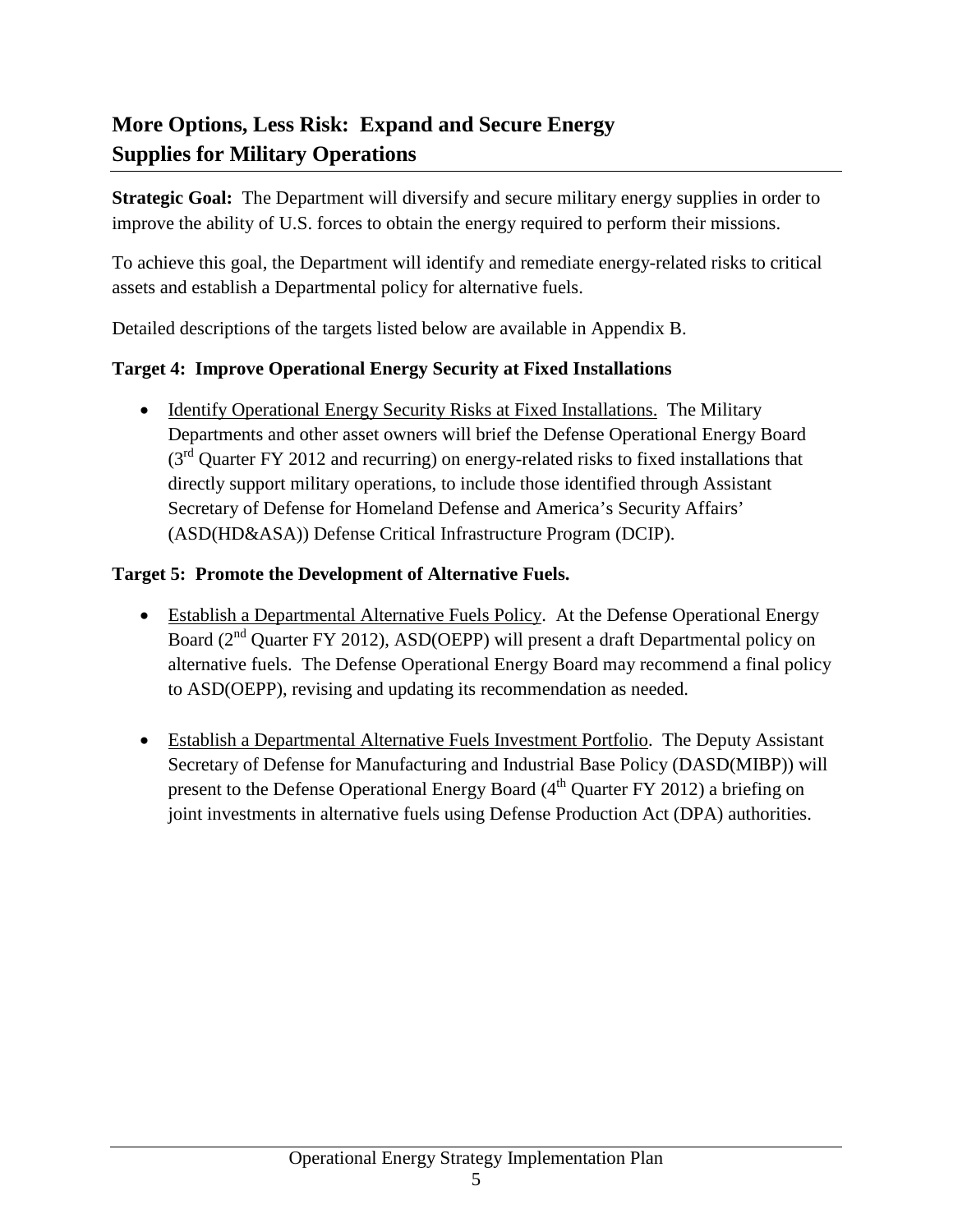# **More Capability, Less Cost: Build Energy Security into the Future Force**

**Strategic Goal:** To provide energy security and enhanced warfighting capability for U.S. forces in the future, the Department will consider energy security in strategic planning and force development.

To achieve this goal, the Department will incorporate energy security considerations into the requirements and acquisition processes and adapt policy, doctrine, professional military education (PME), and Combatant Command activities.

Detailed descriptions of the targets listed below are available in Appendix C.

#### **Target 6: Incorporate Energy Security Considerations into Requirements and Acquisition.**

- Incorporate Operational Energy into Modeling and Simulation. The Military Departments will report to the Defense Operational Energy Board (3<sup>rd</sup> Quarter FY 2012 and recurring) on how they are using or modifying analytic techniques and modeling and simulation (M&S) tools to account for operational energy considerations in force planning, capability gap analyses, and requirements development and acquisition program-related analyses.
- Include Operational Energy in the Requirements Process. In accordance with forthcoming Joint Staff policy, the Joint Staff, U.S. Special Operations Command (USSOCOM), and the Military Departments will meet the congressional intent of an energy performance attribute in the requirements development process. Through the Joint Requirements Oversight Council, the Vice Chairman of the Joint Chiefs of Staff (VCJCS) will oversee implementation of this effort in individual programs. The Joint Staff, USSOCOM, and the Military Departments will report overall progress in implementing an energy performance attribute to the Defense Operational Energy Board  $(3<sup>rd</sup>$  Quarter FY 2012).
- Apply Operational Energy Analyses to Defense Acquisitions. In accordance with forthcoming policy from the Under Secretary of Defense for Acquisition, Technology and Logistics (USD(AT&L)), the Military Departments will develop and apply Fully Burdened Cost of Energy (FBCE) analyses throughout the acquisition process. The Military Departments will report overall progress on implementing FBCE to the Defense Operational Energy Board  $(3<sup>rd</sup>$  Quarter FY 2012).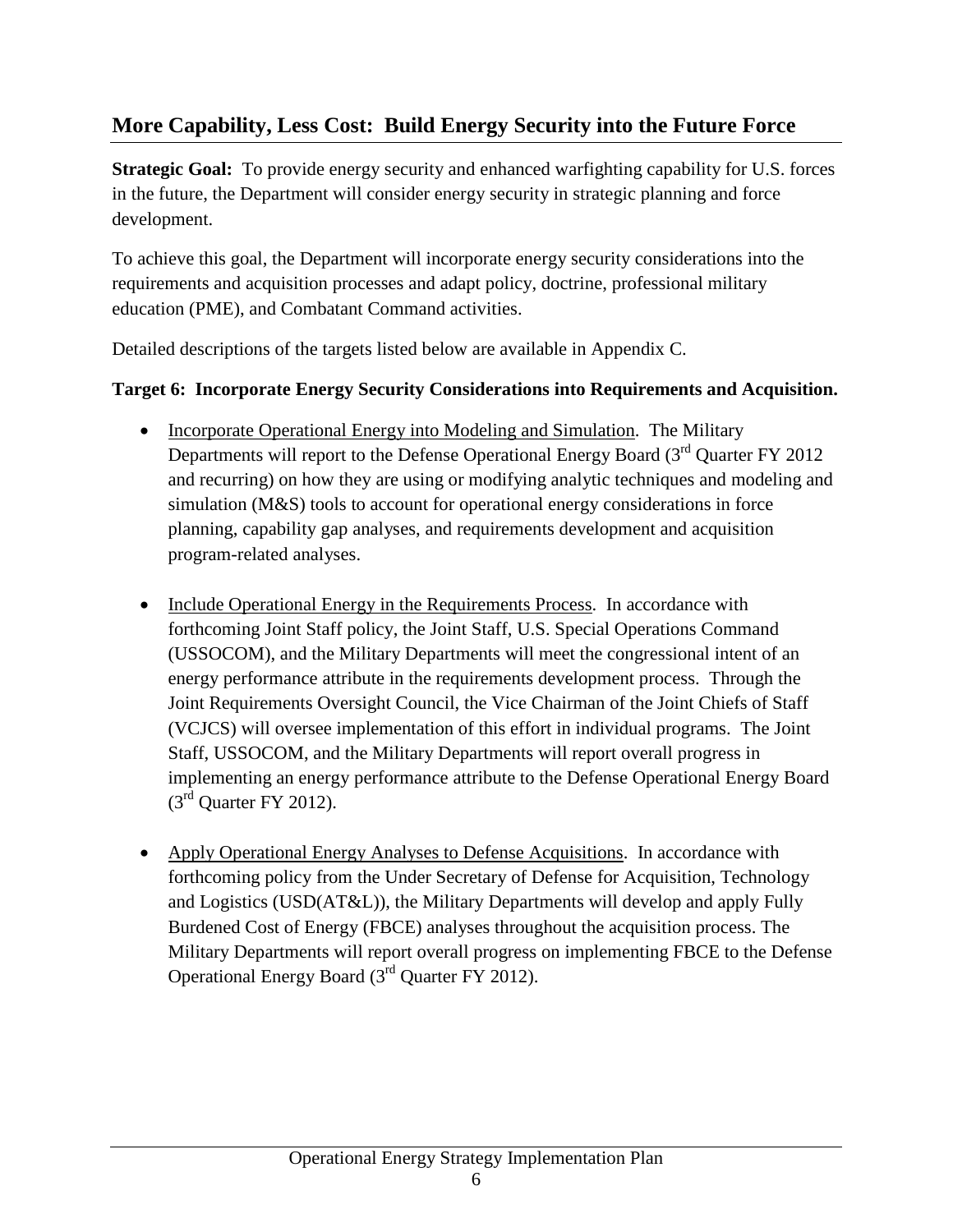#### **Target 7: Adapt Policy, Doctrine, Professional Military Education, and Combatant Command Activities.**

- Adapt and Adopt Policy, Doctrine, and PME for Operational Energy. The Joint Staff and Military Departments will report to the Defense Operational Energy Board (4<sup>th</sup> Quarter FY 2012) on how policy, doctrine, and PME will support reduced energy demand, expanded energy supply, and future force development.
- Incorporate Operational Energy into Combatant Command Activities. As appropriate and consistent with annual classified guidance to the Combatant Commands, the Joint Staff and Combatant Commands will report to the Defense Operational Energy Board  $(4<sup>th</sup>$  Quarter FY 2012) on command measures to incorporate Operational Energy Strategy goals into theater campaign plans, security cooperation initiatives, joint and combined exercises, and other activities designed to achieve theater and country objectives.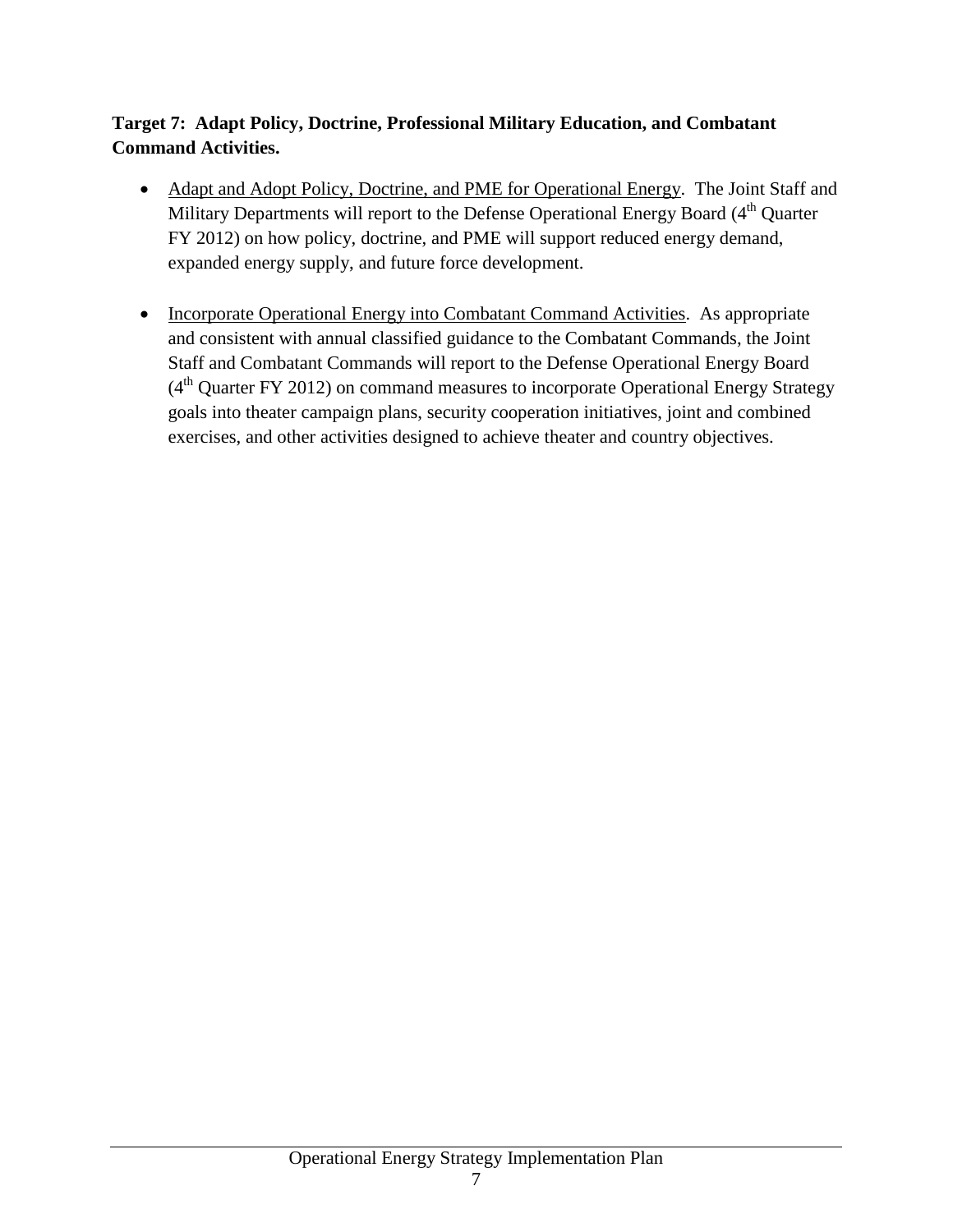| <b>Targets</b>                                                                      | <b>Tasks</b>                                                                             | Near-Term,<br>FY 2012 -<br>FY 2013 | Mid-Term,<br>FY 2014 -<br><b>FY 2018</b> | Long-<br>Term,<br>FY 2019+ |
|-------------------------------------------------------------------------------------|------------------------------------------------------------------------------------------|------------------------------------|------------------------------------------|----------------------------|
| Measure<br>Operational                                                              | <b>Establish Operational Energy</b><br><b>Consumption Baselines</b>                      | ✓                                  |                                          |                            |
| Energy<br>Consumption                                                               | Improve and Update<br><b>Operational Energy Baselines</b>                                |                                    | ✔                                        | ✓                          |
|                                                                                     | <b>Support Current Operations</b><br>with Energy Improvements                            | ✔                                  | ✓                                        |                            |
| <b>Improve Energy</b><br>Performance and<br>Efficiency in<br>Operations and         | <b>Improve Operational Energy</b><br>Efficiency of the Military<br>Departments           |                                    |                                          |                            |
| Training                                                                            | <b>Establish Departmental</b><br><b>Operational Energy</b><br><b>Performance Metrics</b> |                                    | ✓                                        |                            |
| Promote<br>Operational<br>Energy<br>Innovation                                      | <b>Assess Departmental Energy</b><br>S&T Gaps and Recommend<br>Options                   |                                    | ✓                                        |                            |
| Improve<br>Operational<br><b>Energy Security</b><br>at Fixed<br>Installations       | <b>Identify Operational Energy</b><br>Security Risks at Fixed<br>Installations           | ✔                                  | ✔                                        |                            |
| Promote the                                                                         | Establish a Departmental<br><b>Alternative Fuels Policy</b>                              |                                    | ✓                                        | ✓                          |
| Development of<br><b>Alternative Fuels</b>                                          | Establish a Departmental<br><b>Alternative Fuels Investment</b><br>Portfolio             |                                    | ✓                                        |                            |
| Incorporate                                                                         | <b>Incorporate Operational</b><br>Energy into M&S Tools                                  | ✓                                  |                                          |                            |
| <b>Energy Security</b><br>Considerations<br>into<br>Requirements and<br>Acquisition | Include Operational Energy in<br>the Requirements Process                                |                                    | ✔                                        |                            |
|                                                                                     | <b>Apply Operational Energy</b><br>Analyses to Defense<br>Acquisitions                   |                                    |                                          |                            |
| Adapt Policy,<br>Doctrine, PME,                                                     | Adapt and Adopt Policy,<br>Doctrine, and PME for<br><b>Operational Energy</b>            |                                    |                                          |                            |
| and Combatant<br>Command<br>Activities                                              | <b>Incorporate Operational Energy</b><br>into Combatant Command<br>Activities            |                                    | ✓                                        |                            |

Table 1: Summary of Implementation Plan Targets and Outcomes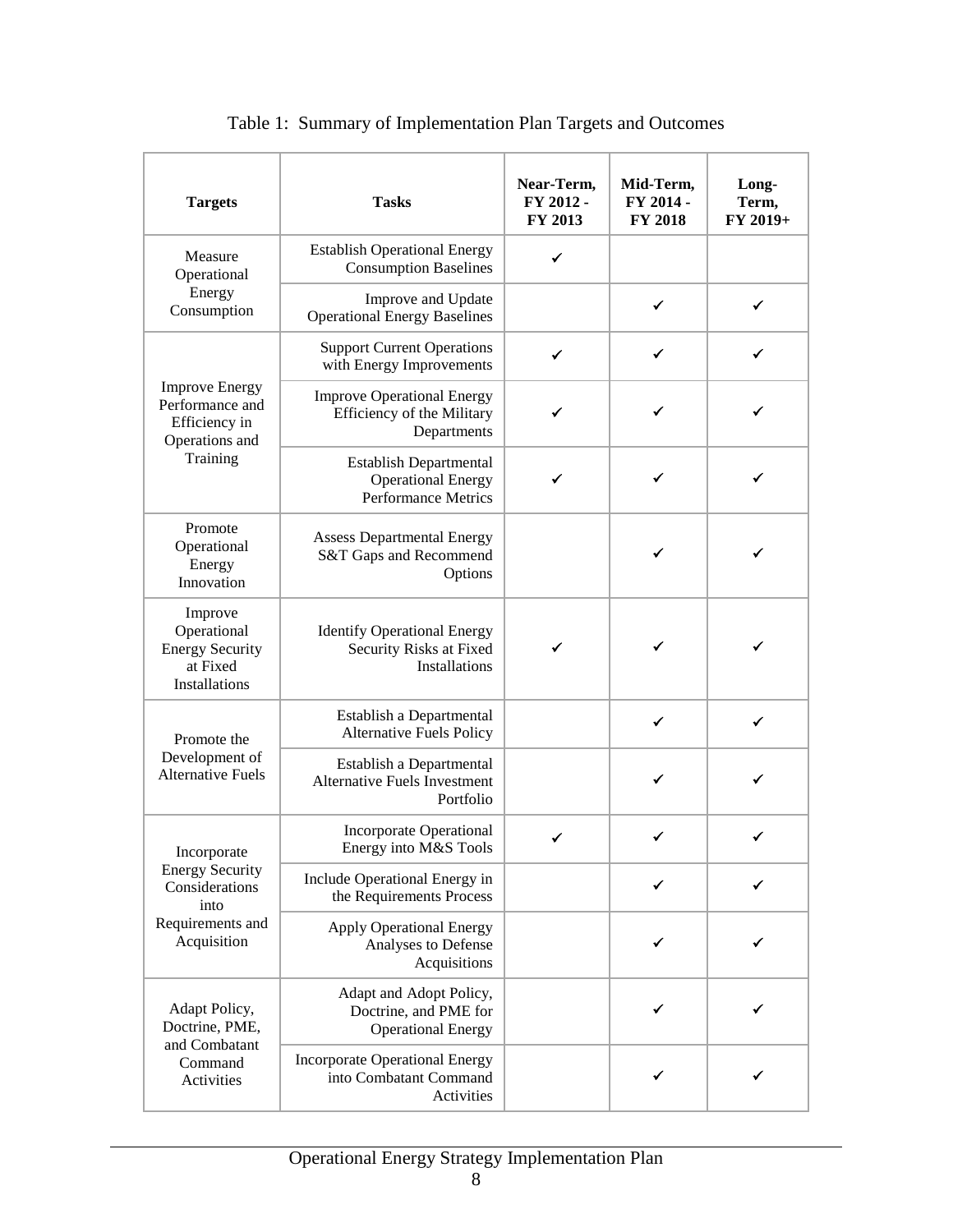|                                                                     | Near-Term,<br>FY 2012 -<br>FY 2013 | Mid-Term,<br>FY 2014 -<br><b>FY 2018</b> | Long-Term,<br>$FY 2019+$ |
|---------------------------------------------------------------------|------------------------------------|------------------------------------------|--------------------------|
| <b>Establish Operational Energy</b><br><b>Consumption Baselines</b> |                                    |                                          |                          |
| <b>Improve and Update Operational</b><br><b>Energy Baselines</b>    |                                    |                                          |                          |

**Target 1: Measure Operational Energy Consumption.** 

Challenge. Reliable and detailed data on energy consumption are essential to focusing Department investments. To improve decision making related to operational energy, the Department needs a credible baseline for consumption. However, current methods for measuring operational energy consumption typically do not include information on end use and limit the Department's ability to inform planning, programming, and operational decisions. Collecting data on end use will better inform decision-making across the Department.

Ongoing Efforts. The Military Departments and the Defense Logistics Agency (DLA) – Energy have a range of analytic tools and systems to measure current and future operational energy consumption. For instance, the office of the Deputy Under Secretary of Defense for Installations and Environment (DUSD(I&E)) collects fuel consumption data from DLA for the Annual Energy Management Report. The Army is deploying the Tactical Fuels Manager Defense (TFMD) system to bases in Afghanistan to improve fuel asset inventory management and has implemented initiatives to improve management of fuel consumption in contingency contracting activities such as the Logistics Civil Augmentation Program (LOGCAP). The Air Force uses the Air Force Total Ownership Cost (AFTOC) database to account for fuel purchased by aircraft type but has limited ability to cross-reference data with supported missions and activities. The Navy's Energy Usage Reporting System (NEURS) measures underway consumption by ships but has similar limitations related to place of issue or purpose of the supported activity. In theater, the Marine Corps also tracks tactical fuel delivery data to the Forward Operating Base level via the Marine Expeditionary Force Bulk Petroleum Contingency Report. Finally, each of the Military Departments uses a range of assumptions and planning factors to estimate projected consumption for use in developing annual Program Objective Memoranda (POM).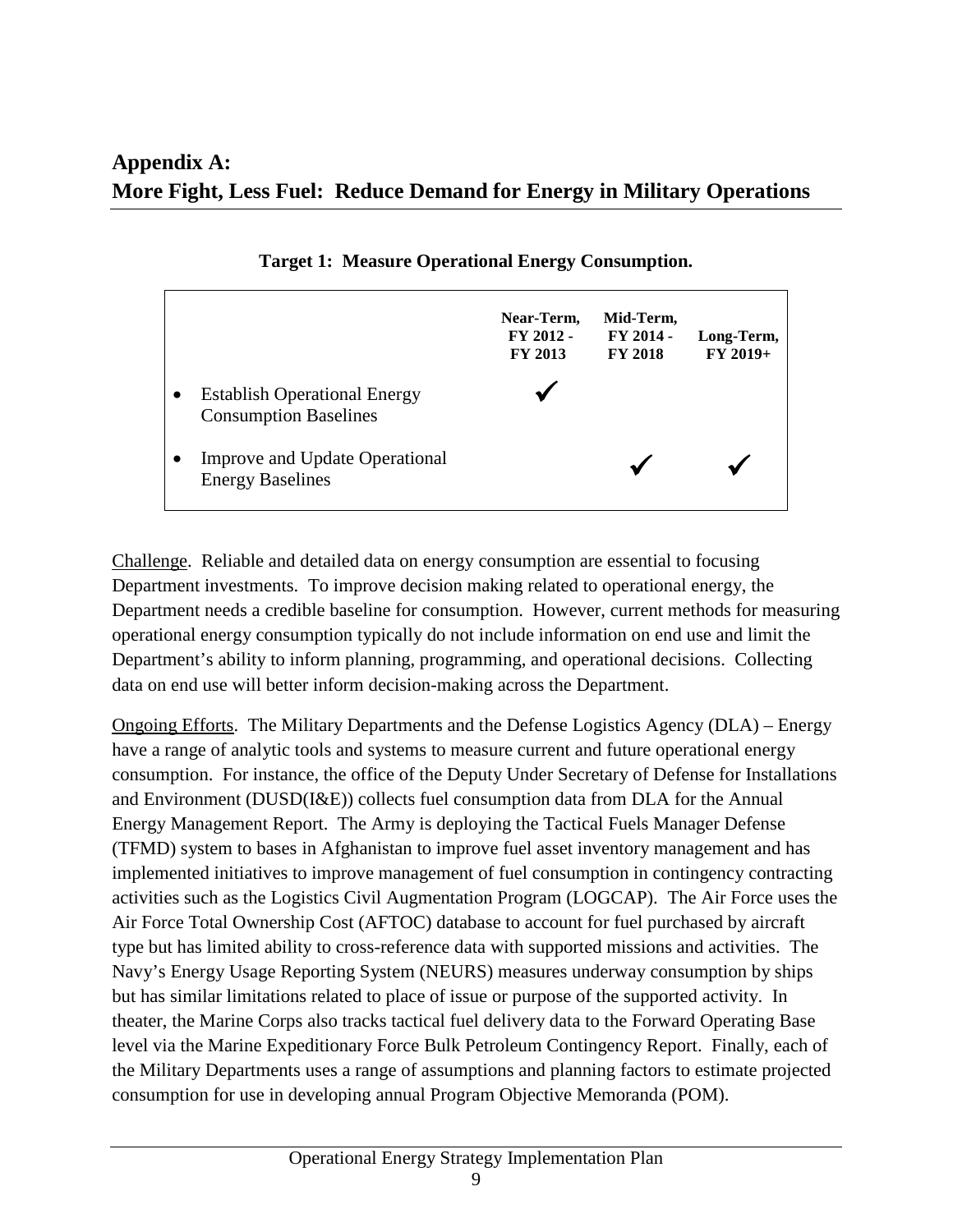Responsibilities. Military Departments and Defense agencies will report operational energy baselines to the Defense Operational Energy Board (2<sup>nd</sup> Quarter FY 2012). These baselines will include all available data on actual energy consumption in support of military operations in FY 2011 and projected consumption in FY 2012 – FY 2017. The data collected for FY 2011 will account for consumption by organic forces as well as through contingency contracting, and include as much detail as is currently available. While not specifically responsible for providing information, the Combatant Commands are critical stakeholders in the data collection process and the Joint Staff will provide supporting taskings.

Estimates for consumption in FY 2012 – FY 2017 will use assumptions about inventory, equipment, and operations tempo to project total force operational energy demand in a "sand chart" format. With contributions from the Military Departments and Defense agencies, this target will enable the first projection of Department-wide operational energy consumption and inform required reports to Congress on current and future energy needs. Related to these forcewide projections, the DoD Components will identify operational energy requirements for mutually agreed upon scenarios from the Department's integrated security construct.

Military Departments and Defense agencies will report to the Defense Operational Energy Board  $(3<sup>rd</sup>$  Quarter FY 2012) on any actions taken or needed to improve these baselines. This target does not necessarily entail the real-time measurement of energy consumption by individual pieces of equipment. Instead, the Military Departments and Defense agencies will evaluate a range of options – including new systems, improvements to current and related systems, and/or application of sampling and extrapolation to existing data – to improve the Department's understanding of the location, purpose, and end use of operational energy consumption.

These plans should include resource requirements needed in year of execution, FY 2013 budget, FY 2014 POM, and over the future years defense plan (FY 2014 – FY 2018). The resource information provided will include annual investments by Treasury Code, Budget Activity Code, OSD Program Element, and Budget Line Item. Timely receipt of this information will enable investment requirements to inform the FY 2014 Program Budget Review and provide benchmarks for measuring performance against the Operational Energy Strategy in the Operational Energy Budget Certification. OSD Cost Assessment and Program Evaluation (CAPE) and USD(Comptroller) will support the achievement of these tasks, as required.

| <b>Offices of Primary Responsibility (OPR)</b> |                             | <b>Offices of Coordinating Responsibility (OCR)</b> |
|------------------------------------------------|-----------------------------|-----------------------------------------------------|
|                                                | USD(AT&L)                   | <b>OSD CAPE</b>                                     |
|                                                | Department of the Army      | USD(Comptroller)                                    |
|                                                | Department of the Navy      | $USD(P\&R)$                                         |
|                                                | Department of the Air Force | <b>Joint Staff</b>                                  |
|                                                |                             | <b>Combatant Commands</b>                           |
|                                                |                             | DLA                                                 |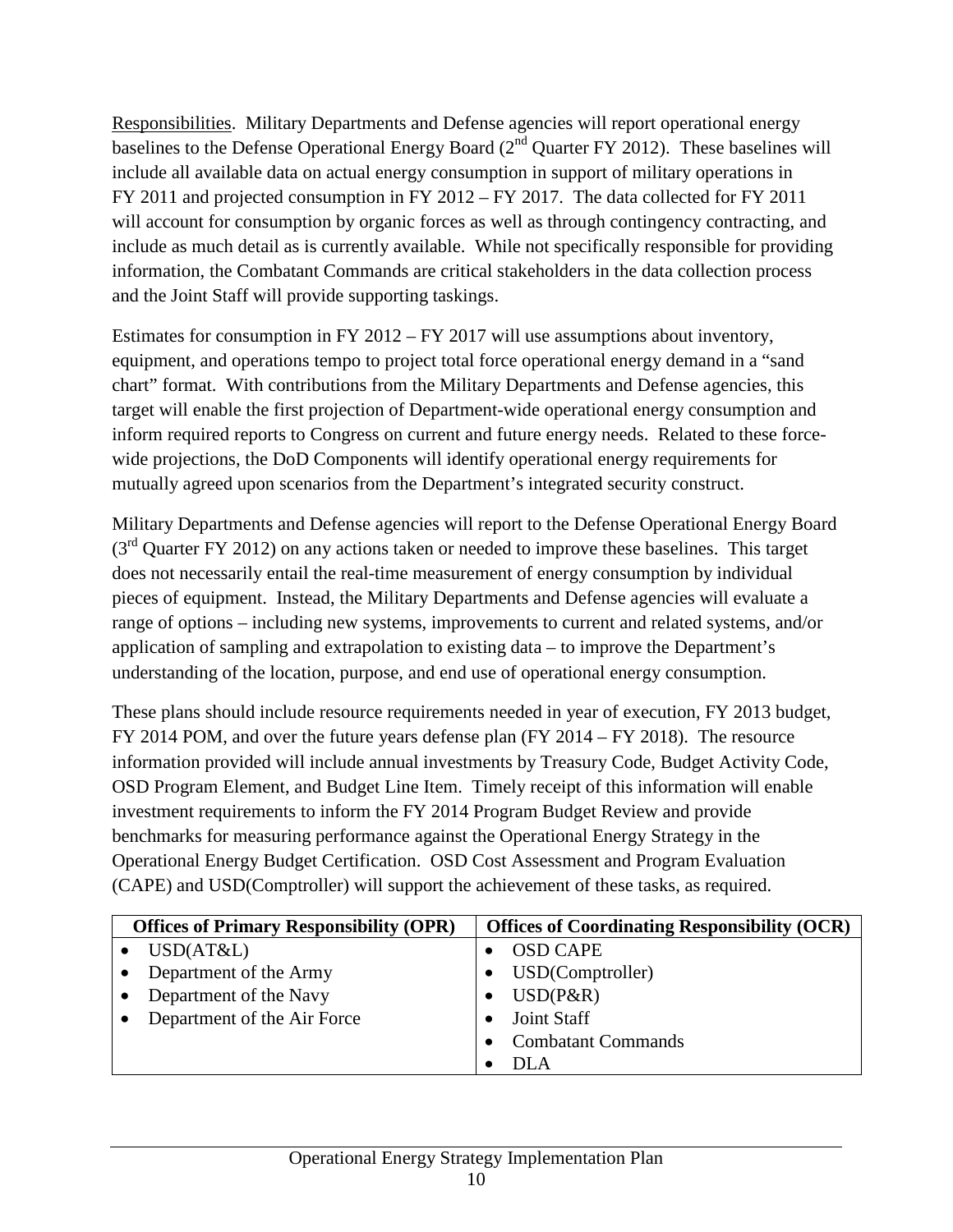**Target 2: Improve Energy Performance and Efficiency in Operations and Training.**

|                                                                                       | Near-Term,<br>FY 2012 -<br>FY 2013 | Mid-Term,<br>FY 2014 -<br><b>FY 2018</b> | Long-Term,<br>$FY 2019+$ |
|---------------------------------------------------------------------------------------|------------------------------------|------------------------------------------|--------------------------|
| <b>Support Current Operations with</b><br><b>Energy Improvements</b>                  |                                    |                                          |                          |
| <b>Improve Operational Energy</b><br><b>Efficiency of the Military</b><br>Departments |                                    |                                          |                          |
| <b>Establish Departmental Operational</b><br><b>Energy Performance Metrics</b>        |                                    |                                          |                          |

Challenge. During FY 2010, the Department of Defense consumed nearly 5 billion gallons of petroleum, most of which supported operations and training. Today's military missions require large amounts of energy with supply lines that can be costly, vulnerable to disruption, and a burden on Warfighters. Reducing demand for operational energy can improve warfighting capabilities and reduce costs.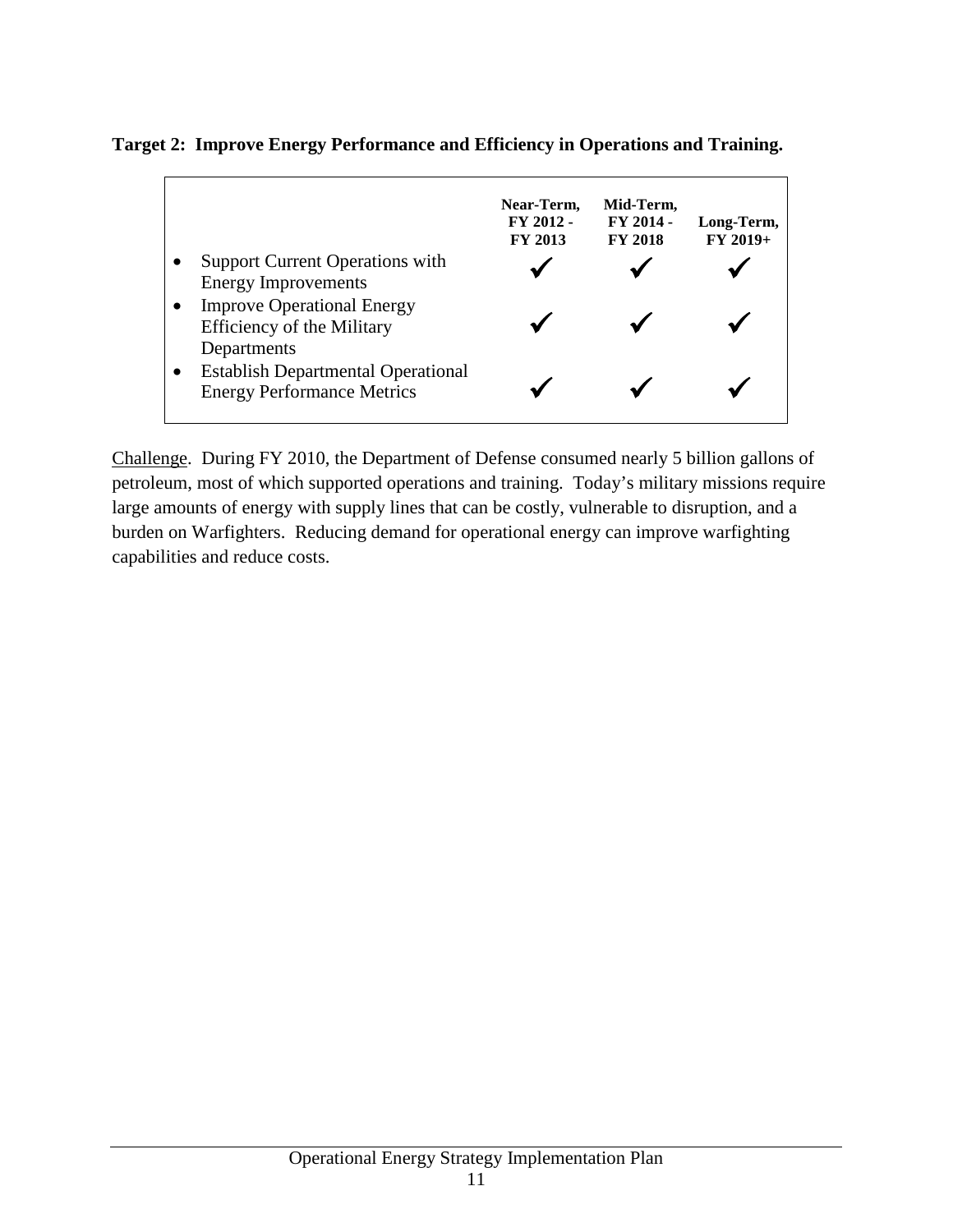Ongoing Efforts. Each of the Military Departments has established goals and metrics related to [i](#page-28-0)mproving the energy efficiency of the force, noted in the table below.<sup>i</sup> In addition, each of the Military Departments is conducting a variety of activities to reduce the consumption of energy in theater. For example, in June 2011, the Army deployed the 1-megawatt Afghan Microgrid Project (AMP) to Bagram Airfield, and the Marines accelerated deployment of energy-saving technologies to 10 battalions in Afghanistan. A number of forward bases in Afghanistan and

Iraq have transitioned from spot generation to prime power. Already, the Military Departments likely will include legacy equipment modifications and upgrades to reduce energy demand in the FY 2014 – FY 2018 POM submission. Finally, the Military Departments are reducing their demand for operational energy in training by increasing the use of simulators in pilot training and adjusting flying hours accordingly. For instance, the Air Mobility Command (AMC) is reducing fuel consumption by changing the loading and routing of aircraft.

Responsibilities. The Combatant Commands will brief the Defense Operational Energy Board (3<sup>rd</sup>) Quarter FY 2012 and recurring) on how they guide

| <b>Military Departments' Goals and Metrics for</b>  |  |
|-----------------------------------------------------|--|
| <b>Improving the Energy Efficiency of the Force</b> |  |
|                                                     |  |

| Army          | • 16 Net Zero Energy, Waste, and/or<br>Water installations by 2020.<br>• 25 Net Zero installations at home |  |  |  |  |
|---------------|------------------------------------------------------------------------------------------------------------|--|--|--|--|
|               | and/or abroad by 2030.                                                                                     |  |  |  |  |
|               | • Increase efficiency and reduce fuel                                                                      |  |  |  |  |
| <b>Navy</b>   | consumption afloat by 15 percent                                                                           |  |  |  |  |
|               | by 2020.                                                                                                   |  |  |  |  |
| Air           | • Increase aviation energy efficiency                                                                      |  |  |  |  |
| Force         | by 10 percent by $2020$ .                                                                                  |  |  |  |  |
|               | • Increase energy efficiency on the                                                                        |  |  |  |  |
| <b>Marine</b> | battlefield by 50 percent by 2025.                                                                         |  |  |  |  |
| Corps         | • As a result, reduce fuel consumed                                                                        |  |  |  |  |
|               | per Marine per day by 50 percent                                                                           |  |  |  |  |
|               | by 2025.                                                                                                   |  |  |  |  |

their forces to improve energy performance and efficiency in operations and the effectiveness of this guidance. The report will assess the effectiveness of rapid fielding of fuel demand management improvements by the Military Departments – including energy efficiency and alternative generation technologies – to Afghanistan and other locations in support of contingency operations. This assessment should summarize the impact of rapid fielding efforts and provide recommendations on future needs and requirements. As an example, including shelter modification kits for the Army's Force Provider system; improving tent liners, lighting, and alternative energy systems for 10 Marine Corps Battalions; and centralizing power at prioritized contingency base camps should be capable of reducing fuel demand by at least 30 million gallons per year across the Combined Joint Operations Area – Afghanistan by FY 2013.

The Military Departments also will report to the Defense Operational Energy Board (3<sup>rd</sup> Quarter FY 2012) progress against their own current or updated efficiency goals and metrics and demonstrate how such progress supports the Operational Energy Strategy goal of reducing the demand for fuel and increasing capability in military operations. During the review of these goals and metrics, the Military Departments should consider the near-term initiatives identified in the Operational Energy Strategy, including energy efficiency in contingency base camps (to include contingency contracting); energy performance upgrades and modifications to existing systems; and energy demand improvements in overall training and operations. The Military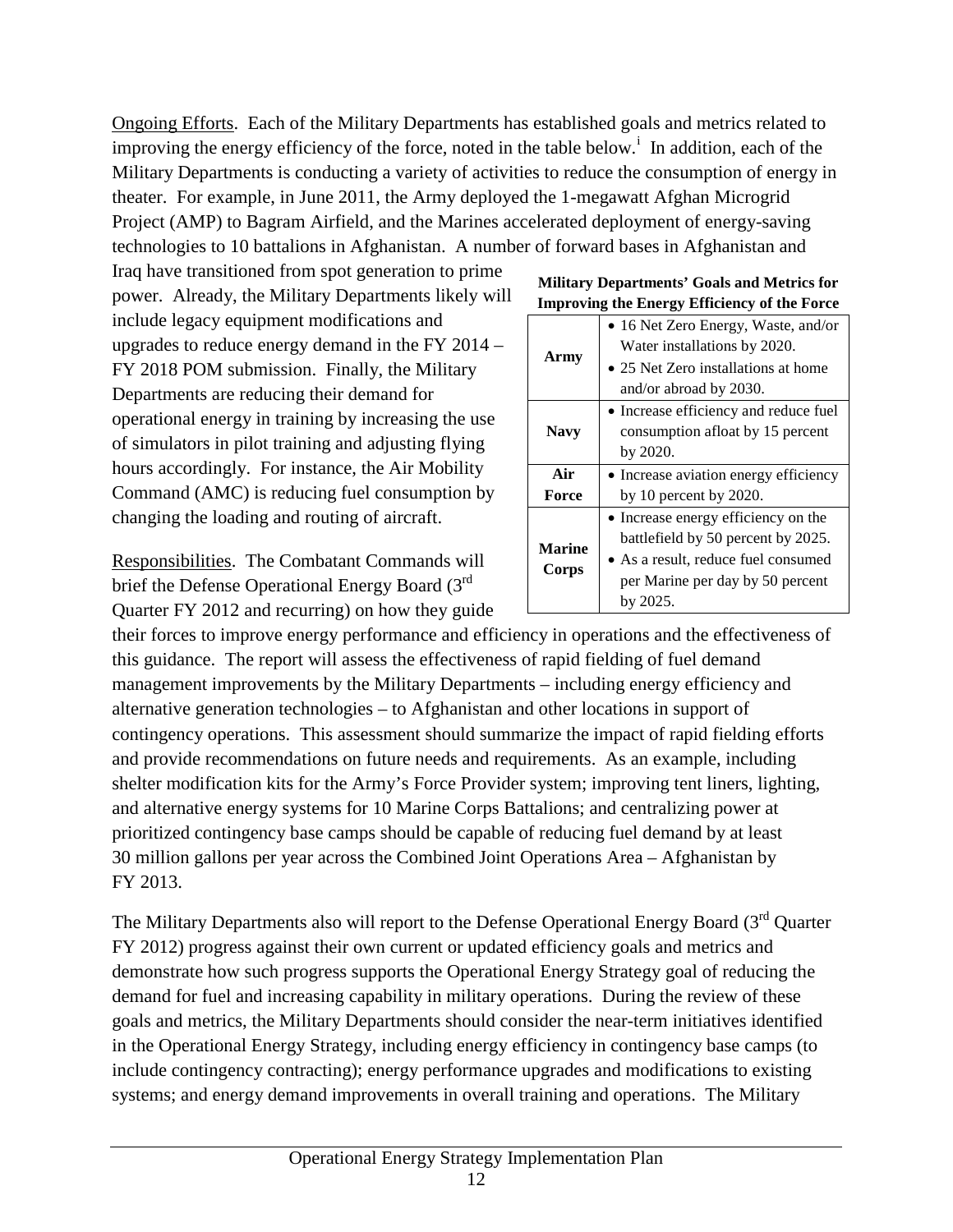Departments should focus on these areas to enhance warfighting capability by reducing the volume of fuel needed to conduct operations.

The Defense Operational Energy Board will develop Departmental operational energy performance metrics to promote the energy efficiency of military operations by the end of FY 2012. The Board may establish a working group to develop these metrics, in consultation with the DoD Components and based on the consumption baselines provided by the Military Departments and Defense agencies. Subsequent Defense Operational Energy Board meetings and OEPP Budget Certifications will review progress in meeting these Departmental energy performance targets.

| <b>Offices of Primary Responsibility (OPR)</b> |                        | <b>Offices of Coordinating Responsibility (OCR)</b> |                           |  |  |
|------------------------------------------------|------------------------|-----------------------------------------------------|---------------------------|--|--|
|                                                | ASD(OEPP)              |                                                     | USD(AT&L)                 |  |  |
|                                                | Department of the Army |                                                     | $USD(P\&R)$               |  |  |
|                                                | Department of the Navy |                                                     | <b>Combatant Commands</b> |  |  |
| Department of the Air Force                    |                        |                                                     |                           |  |  |
|                                                | Joint Staff            |                                                     |                           |  |  |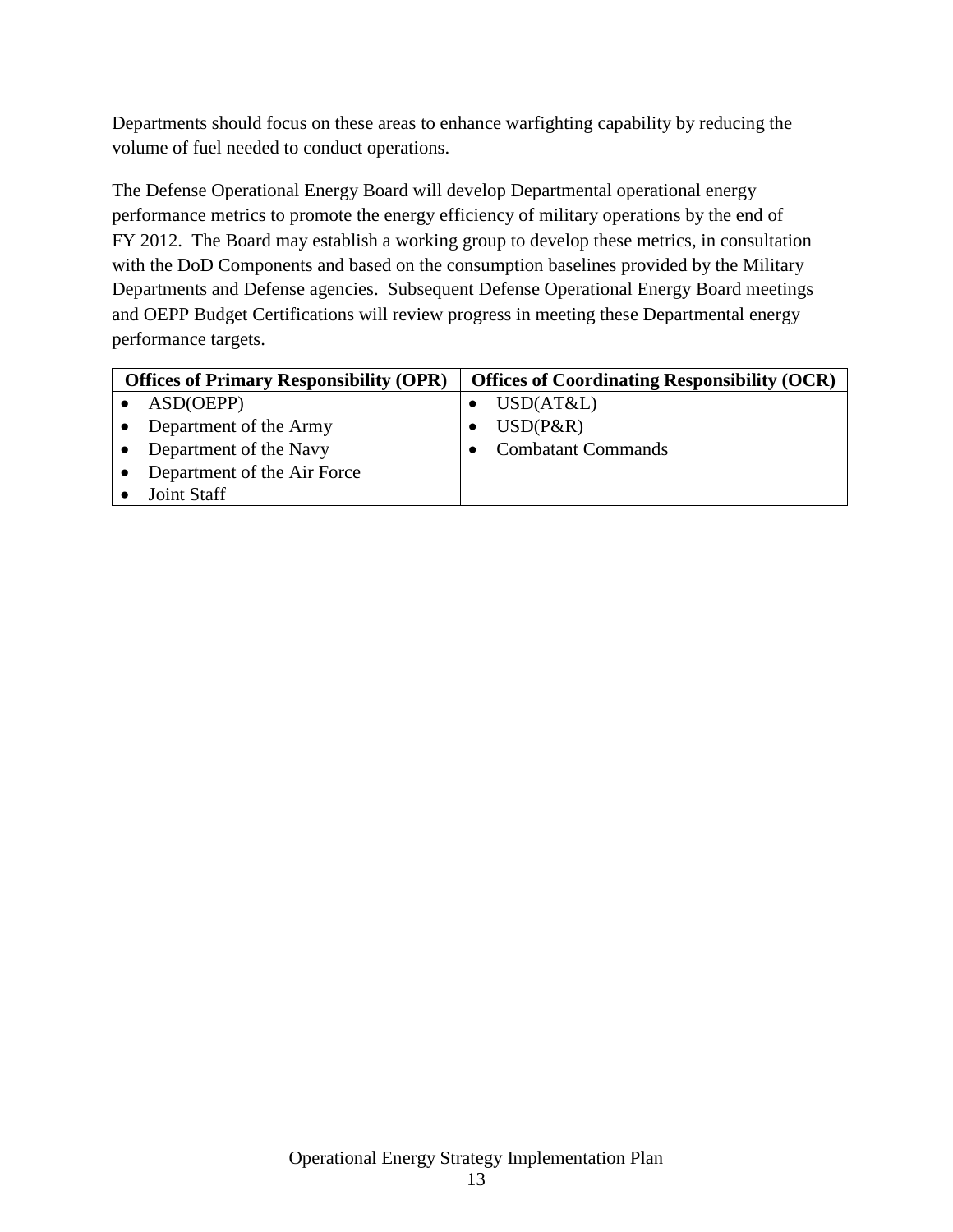#### **Near-Term, FY 2012 - FY 2013 Mid-Term, FY 2014 - FY 2018 Long-Term, FY 2019+** • Assess Departmental Energy S&T Gaps and Recommend Options

**Target 3: Promote Operational Energy Innovation.**

Challenge. Operational energy is a new management area for the Department with still-evolving investment approaches and portfolios. Innovation is a key method for reducing the risks and expanding capabilities through changes in the Department's energy consumption. To accelerate technical progress, the Department will identify energy-relevant technology areas requiring additional investment and align S&T investment portfolios to address operational energy problems and opportunities. In addition, S&T processes could consider examining scenarios from the Department's integrated security constructs and expand the use of modeling and simulation tools.

Ongoing Efforts. The Military Departments and the Defense Advanced Research Projects Agency (DARPA) each have made significant S&T investments across a spectrum of power and energy technologies. In addition, the Army and the Marine Corps are developing Initial Capabilities Documents that identify capability gaps and warfighter needs regarding operational energy. Combatant Commands also have S&T Integrated Priority Lists that include energy. Finally, the Department of Energy and private sector are making important research investments with military applications.

Responsibilities. ASD(R&E) will conduct a technology gap assessment that focuses on options for reducing the demand for energy and assuring the supply of energy at tactical and operational levels. The assessment will consider current S&T investments and initiatives across the Department, operational energy needs and requirements, and new technical opportunities, including from outside DoD. ASD $(R\&E)$  will execute and coordinate this assessment through the S&T Executive Committee, leveraging relevant Communities of Interest. ASD(R&E) will provide the final report to the Defense Operational Energy Board  $(4<sup>th</sup>$  Quarter FY 2012) and include recommendations on possible options for filling the gaps.

| <b>Offices of Primary Responsibility (OPR)</b> | <b>Offices of Coordinating Responsibility (OCR)</b> |
|------------------------------------------------|-----------------------------------------------------|
| ASD(R&E)                                       | Department of the Army                              |
|                                                | <b>•</b> Department of the Navy                     |
|                                                | Department of the Air Force                         |
|                                                | <b>DARPA</b>                                        |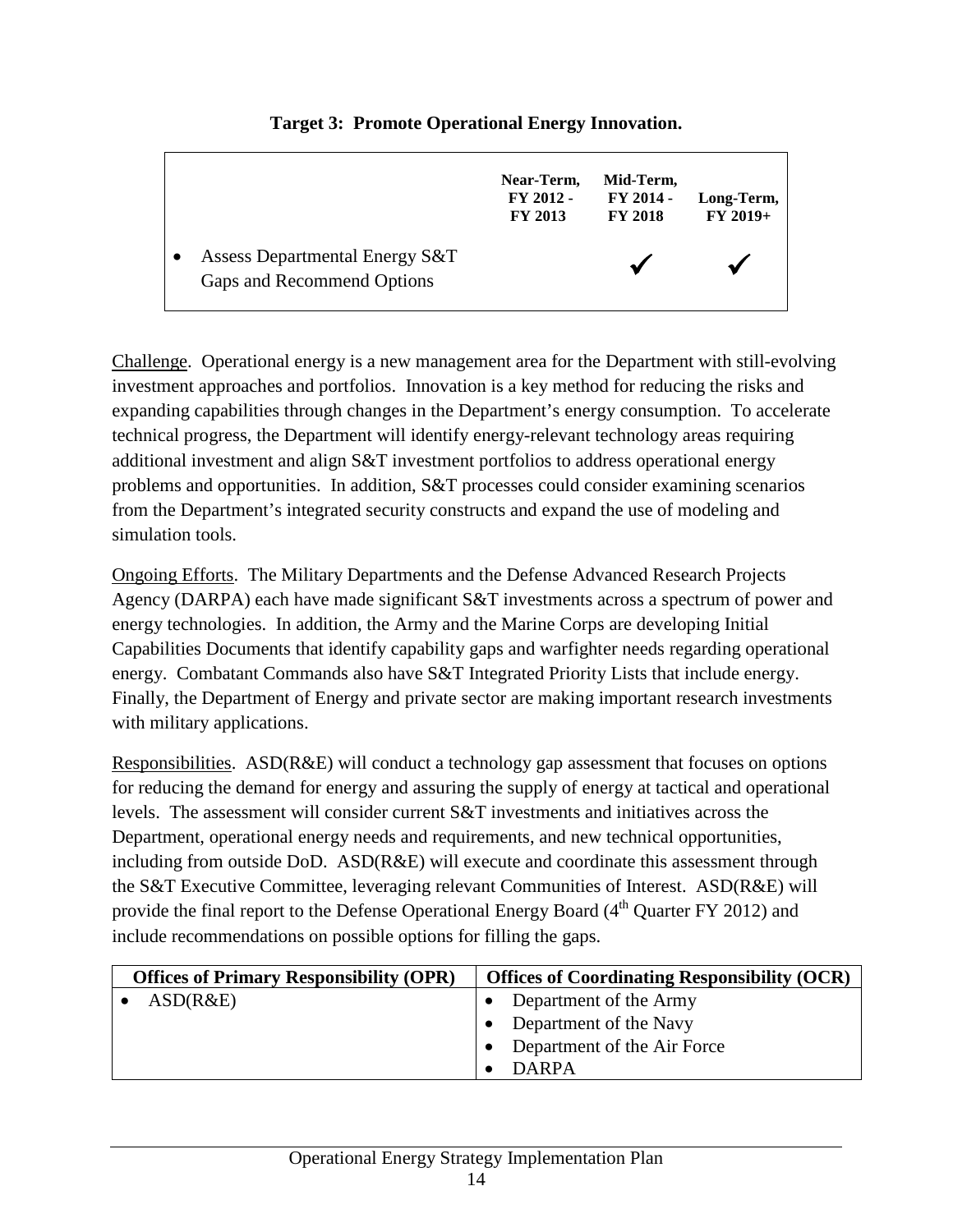# **Appendix B: More Options, Less Risk: Expand and Secure the Supply of Energy to Military Operations**



Challenge. Assuring continuous electrical service to critical DoD missions at fixed installations is vitally important to current operations and operational preparedness. Reliable and assured electrical power is one aspect of the larger defense critical infrastructure challenge. In the past the reliability of commercially provided power was deemed sufficient for critical missions with the back-up power sources and support that existed. That reliability may be increasingly challenged, just as our forces' reliance on reach-back capabilities is increasing. Assessments should include all aspects of critical defense mission risks, including scope and likelihood of threat, criticality of mission, effect of electricity loss to mission, and existing mitigation actions. Those risks and planned mitigations should be captured in resulting Risk Decision Packages.

Ongoing Efforts. DoD Components are engaged in significant efforts to identify and mitigate existing operational risk related to critical missions. Recent improvements in energy-related DCIP oversight through the Energy Grid Security Executive Council, interagency collaboration, joint projects with the utility industry, on-site power generation and backup, and smart-grid research and demonstration projects, are improving the Department's ability to reduce operational risk. In particular, the Military Departments conducted assessments of the risks posed to mission critical installations, facilities, and activities in response to section 335 of the Duncan Hunter National Defense Authorization Act for Fiscal Year 2009. More broadly, the Military Departments have a long history of working with local utility providers to develop assured power provisioning solutions that are both cost and mission effective.

Responsibilities. Military Departments and other asset owners will brief the Defense Operational Energy Board  $3<sup>rd</sup>$  Quarter FY 2012 and recurring) on energy-related risks to fixed installations that directly support military operations, to include those identified through ASD(HD&ASA)'s Defense Critical Infrastructure Program. These energy-related concerns should include primary power and back-up power architectures and procedures, required and planned mitigations to identified gaps or vulnerabilities, back-up fuel supplies, and other related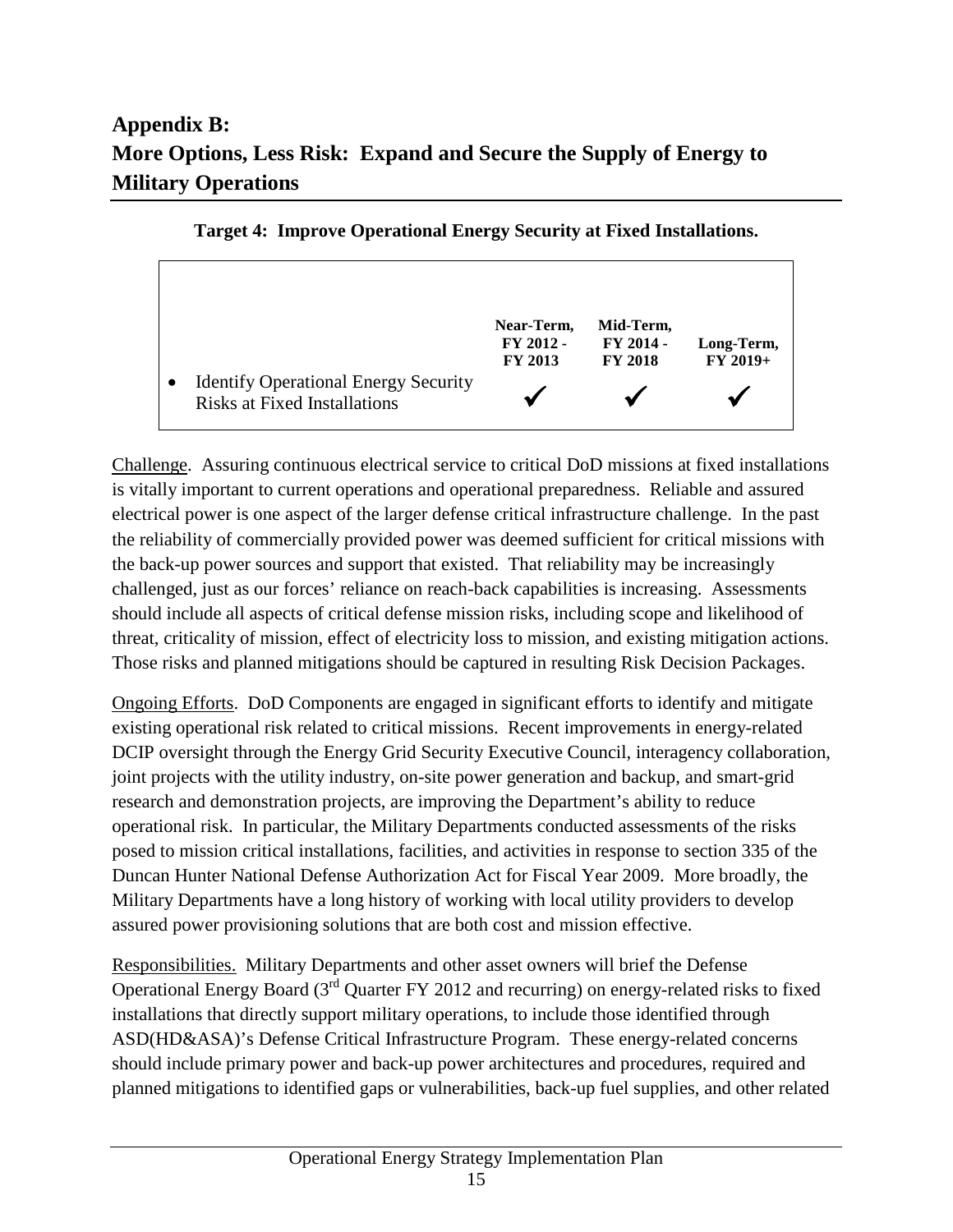issues. The Defense Operational Energy Board will work with the Military Departments, ASD(HD&ASA), and DUSD(I&E) to understand assessment methods and assumptions, including existing guidance to assess and mitigate known grid and cyber vulnerabilities, and oversee execution of mitigation actions as part of the OEPP budget certification process. The Military Departments will coordinate identified risks with appropriate Combatant Commands through the Joint Staff.

| <b>Offices of Primary Responsibility (OPR)</b> |                        | <b>Offices of Coordinating Responsibility (OCR)</b> |
|------------------------------------------------|------------------------|-----------------------------------------------------|
|                                                | Department of the Army | USD(Policy)                                         |
|                                                | Department of the Navy | USD(AT&L)                                           |
| Department of the Air Force                    |                        | <b>Combatant Commands</b>                           |
|                                                |                        | <b>Joint Staff</b>                                  |
|                                                |                        | <b>Intelligence Community</b>                       |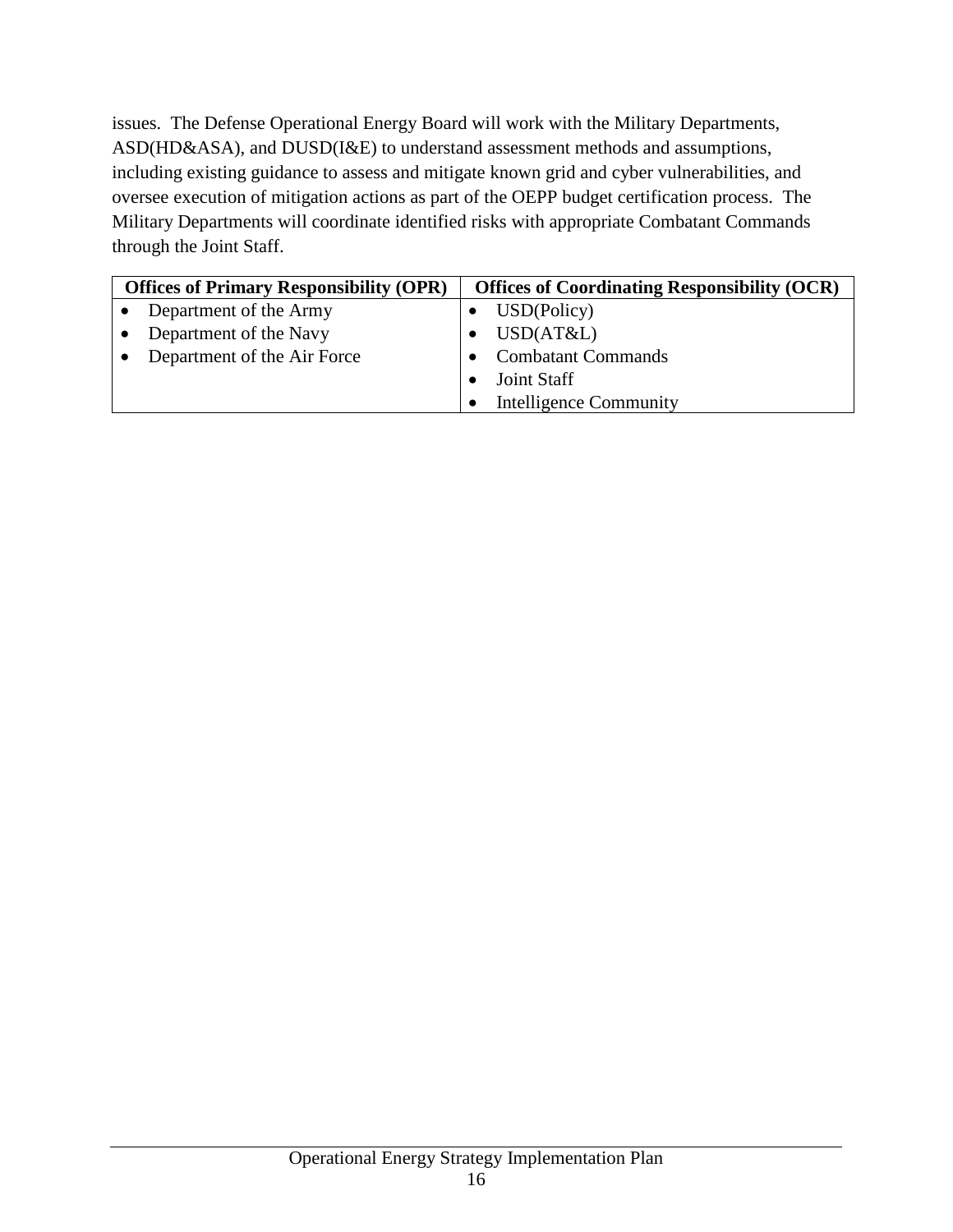| Establish a Departmental<br><b>Alternative Fuels Policy</b>               | Near-Term,<br>FY 2012-<br><b>FY 2013</b> | Mid-Term,<br>FY 2014-<br><b>FY 2018</b> | Long-Term,<br>$FY 2019+$ |
|---------------------------------------------------------------------------|------------------------------------------|-----------------------------------------|--------------------------|
| Establish a Departmental Alternative<br><b>Fuels Investment Portfolio</b> |                                          |                                         |                          |

**Target 5: Promote the Development of Alternative Fuels.**

Challenge. The Department has a strong interest in securing non-petroleum sources of fuel consistent with the most recent Quadrennial Defense Review, which identifies access to reliable sources of energy as key to DoD's energy security. Moreover, the Department should pursue an alternative fuels policy that supports the varying roles and missions of forces operating on air, land, and sea. However, there is currently no such Department-wide policy or investment strategy for alternative fuels.

Ongoing Efforts. The Departments of Air Force and Navy have identified goals for the use of alternative fuels. The Air Force is currently working to certify a 50/50 blend of JP-8 and alternative fuel for use in its aircraft and plans to be ready to cost-competitively acquire 50 percent of its domestic aviation fuel requirement, or roughly 387 million gallons of JP-8 per year, via an alternative fuel source by 2016. The Navy plans to purchase 200 thousand gallons of a 50/50 JP-5 and 700 thousand gallons of a 50/50 F-76 to sail a "Green Strike Group" domestically in 2012. This is a step toward the demonstration of a "Great Green Fleet" using 50/50 blends in 2016, which will require 3 million gallons of biofuels. The 2020 goal is to use alternative sources for half of all energy consumption afloat, which will require 300 million gallons of biofuels. The Military Departments and DLA-Energy also are partnering with organizations such as the Commercial Aviation Alternative Fuels Initiative, Air Transport Association, and American Society for Testing and Materials International to promote the development, certification, commercialization, and marketing of alternative fuels.

In August 2011, the Departments of Navy, Energy, and Agriculture announced a joint initiative to, in close partnership with the private sector, help catalyze a competitive advanced biofuels industry compatible with our military infrastructure. Each agency plans to provide \$170 million, for a total of \$510 million, over the next 3 years to support this initiative, utilizing DPA authorities and the Department of Agriculture's Commodity Credit Corporation.

While engaged in certification of its equipment for alternative fuels, the Army does not have specific goals or policies in place for procurement or widespread adoption of alternative fuels.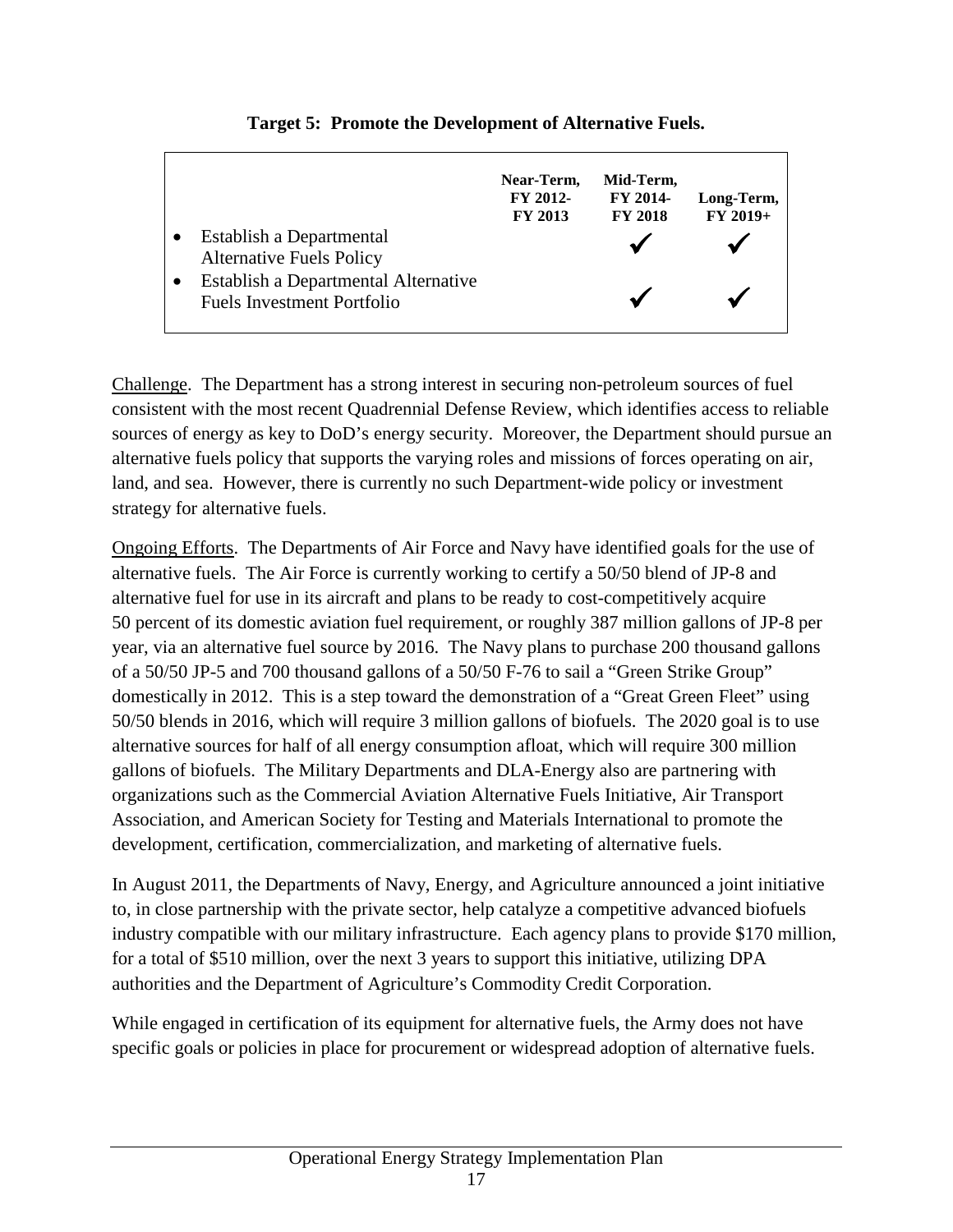Responsibilities. At the Defense Operational Energy Board  $(2<sup>nd</sup>$  Quarter FY 2012), ASD(OEPP) will present a draft Departmental policy on alternative fuels. The Defense Operational Energy Board may recommend a final policy to ASD(OEPP), revising and updating its recommendation as needed. This policy will ensure that a common framework guides alternative fuels decisions and is informed by the best scientific and technical expertise available to the Federal Government. The policy will aim to maximize any potentially significant national or military benefits while effectively managing technical and financial risk. Finally, this policy will ensure that relevant new alternative fuels products meet common militarily relevant criteria, such as materials and infrastructure compatibility, fungibility with current fuel supplies, increased flexibility in fueling options, and other factors.

Building on the initiative announced in August 2011, the DASD(MIBP) will present to the Defense Operational Energy Board (4<sup>th</sup> Quarter FY 2012) a briefing on joint investments in alternative fuels using DPA authorities. In consultation with the Departments of the Navy and Air Force, DLA, Office of ASD(OEPP), Departments of Energy and Agriculture, and other relevant stakeholders, DASD(MIBP) will ensure that future DPA alternative fuels investments for DoD applications are consistent with the above policy and promote diverse fuel options, particularly for air and maritime operations.

| <b>Offices of Primary Responsibility (OPR)</b> | <b>Offices of Coordinating Responsibility (OCR)</b> |
|------------------------------------------------|-----------------------------------------------------|
| ASD(OEPP)                                      | Department of the Army                              |
| DASD(MIBP)                                     | Department of the Navy                              |
|                                                | Department of the Air Force                         |
|                                                | Joint Staff                                         |
|                                                | ASD(R&E)                                            |
|                                                | DLA                                                 |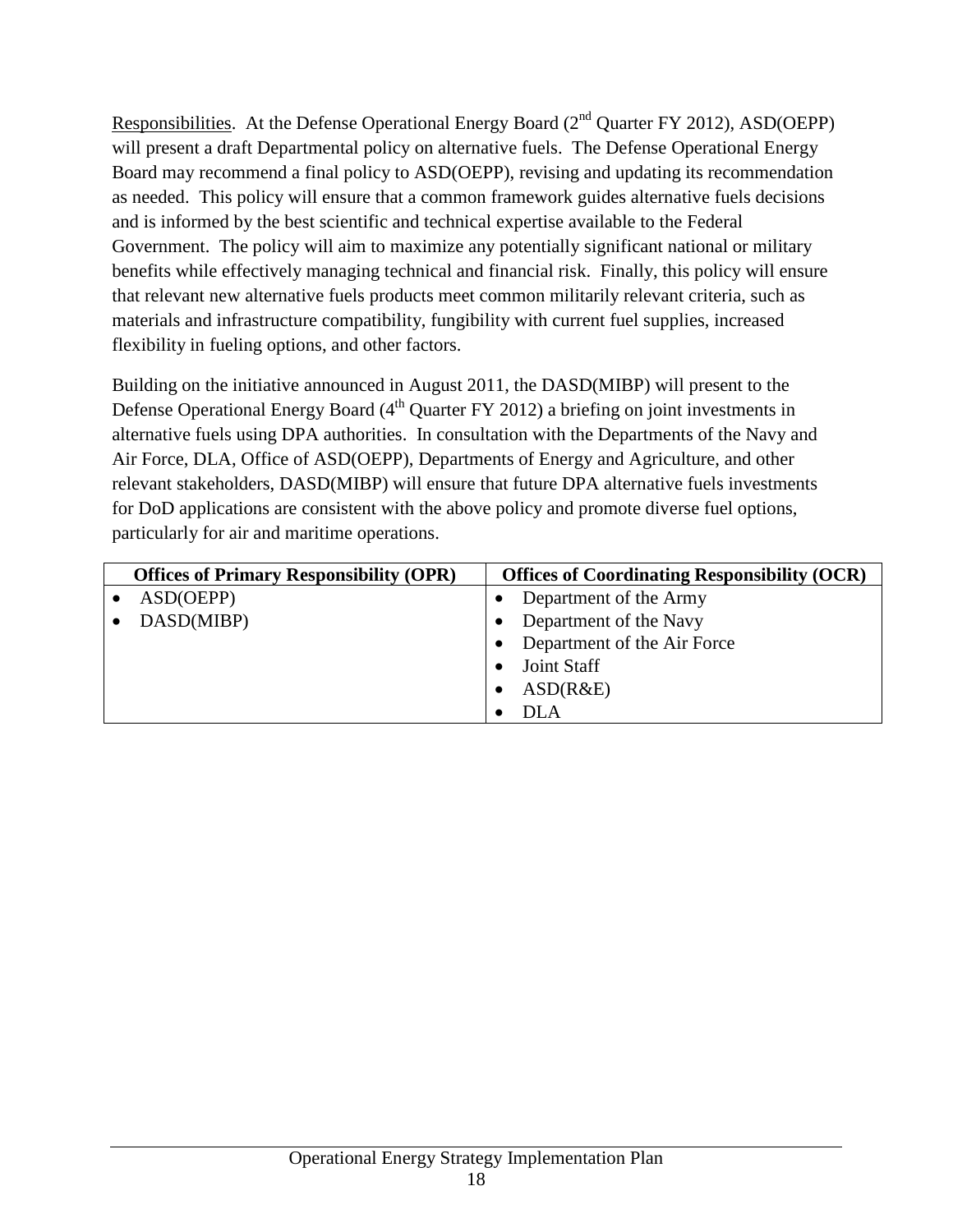|                                                                                  | Near-Term,<br>FY 2012 -<br><b>FY 2013</b> | Mid-Term,<br>FY 2014 -<br><b>FY 2018</b> | Long-Term,<br>$FY 2019+$ |
|----------------------------------------------------------------------------------|-------------------------------------------|------------------------------------------|--------------------------|
| <b>Incorporate Operational Energy</b><br>into Modeling and Simulation<br>Tools   |                                           |                                          |                          |
| Include Operational Energy in the<br>$\bullet$<br><b>Requirements Process</b>    |                                           |                                          |                          |
| <b>Apply Operational Energy</b><br>$\bullet$<br>Analyses to Defense Acquisitions |                                           |                                          |                          |

#### **Target 6: Incorporate Energy Security Considerations into Requirements and Acquisition.**

Challenge. Current requirements development and acquisition processes do not adequately analyze the ability of adversaries to interdict energy logistics, the effects of attrition on U.S. force effectiveness, or the effects of sustainment demand on force capability and effectiveness. Overall, the Department's operational analysis tools do not incorporate the energy sustainment needed to deploy and employ forces and do not adequately evaluate how threats to sustainment affect combat outcomes. The Department needs better analytic tools and techniques, including M&S, across the spectrum of operations, from system-level to the campaign-level, to represent the effects of logistics demand and the vulnerability of such logistics on operational outcomes.

Given these analytical challenges, individual platforms and the overall Joint force are designed in a way that may increase the opportunity costs of protecting growing fuel logistics on land, sea, and air, thus degrading U.S. operations tempo and potentially denying the commander needed combat capacity to accomplish tactical and operational missions. An energy performance metric for systems that create a demand for energy sustainment will ensure that energy logistics considerations are appropriately included in a mission capability tradespace with the other important capability issues (e.g., lethality, survivability, stealthiness). Even in scenarios where U.S. energy and logistics may not be seriously contested, energy performance thresholds may be warranted to help limit the diversion of resources from other investments and requirements.

Acquisition program oversight authorities also lack a methodology for estimating the relative costs of transporting and protecting needed fuel supplies and applying such comparisons in analyses of alternatives. While Total Ownership Cost estimates reported by program offices provide "peacetime" fuel commodity costs, these methods do not include the logistics, force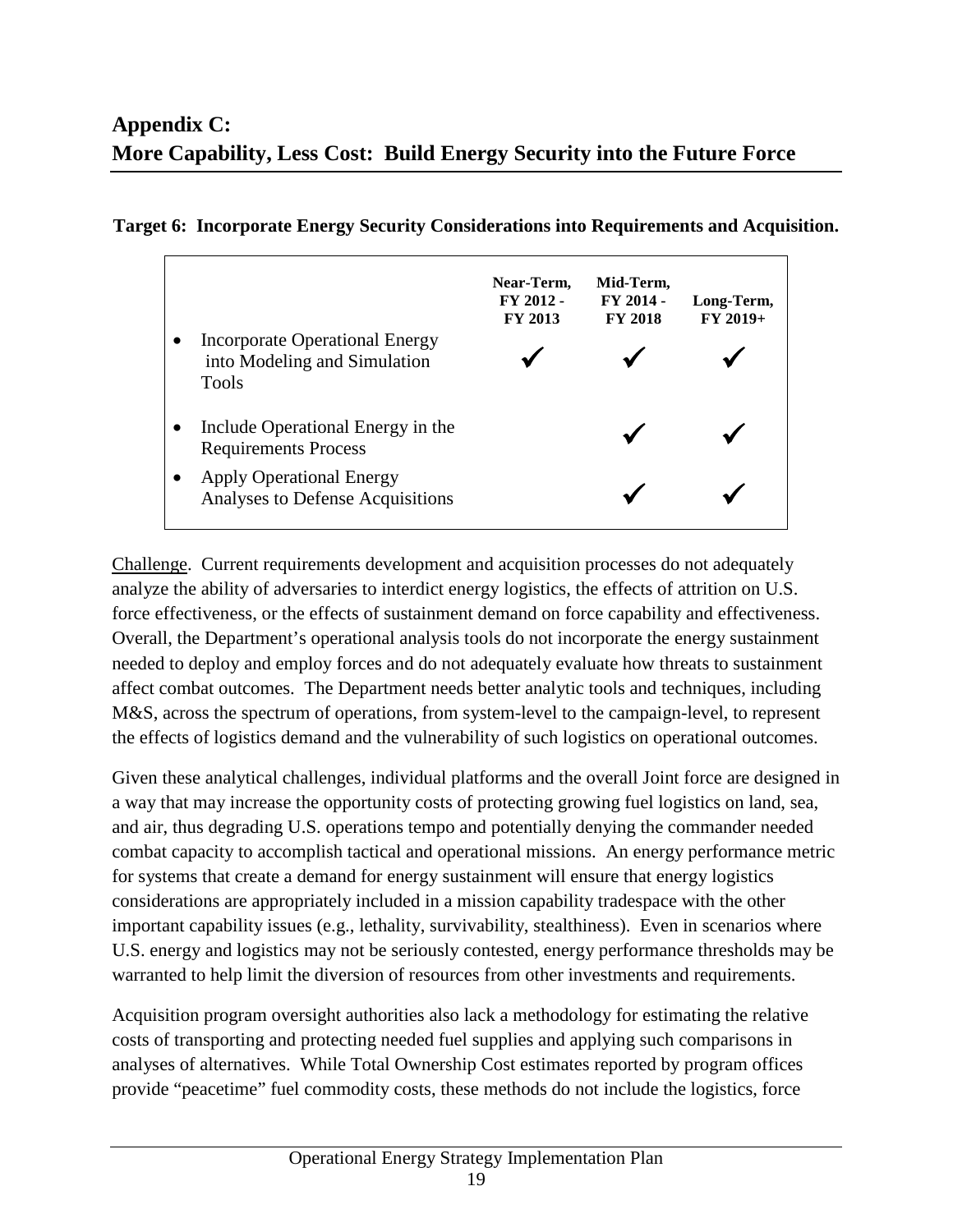protection, and attrition related to energy delivery in operations. These acquisition challenges extend to contingency contracting for logistical services, which may benefit from conditions and incentives that could improve the efficiency of energy use on the battlefield.

Ongoing Efforts. Regarding M&S tools, the Army Materiel Systems Analysis Activity is improving techniques for estimating energy consumption at the platform level for ground vehicles, and a recent study (Methodology and Analysis for Energy Security in Military Operations) recommended modifications to tools, models, and databases used to analyze operational missions. The Air Force and Navy Synthetic Theater Operations Research Model (STORM) is the only campaign-level model identified to date with nascent capability to include U.S. logistics as an independent variable in a simulated battlespace. The Air Force is assessing how this existing capability in STORM can be modified to address added energy requirements. Finally, the Marine Corps has developed the Marine Air-Ground Task Force Power and Energy Model to provide demand-side quantitative modeling of energy consumption, scalable to the theater level, and is pursuing integration with operational M&S tools.

The Vice Chairman's ongoing Joint Capability Development Process Review is revisiting the formal requirements process, to include how an energy performance parameter will be framed within the relevant CJCS Instruction (currently 3170.01), which has previously called for a selectively applied energy Key Performance Parameter (KPP). The Office of the ASD(OEPP) partnered with the Navy N45 and the Joint Staff (J4) on two separate case studies that applied an energy performance parameter consistent with common practice on KPPs in the Joint Capabilities Integration Development System. The Marine Corps is developing policy and amplifying guidance for acquisition managers on defining and applying operational energy performance parameters to capability requirements, and the Office of the USD(AT&L) is currently developing options for addressing operational energy performance in a wider variety of acquisition approaches, to include rapid fielding.

Through current operations in the field and in ongoing acquisition programs, the Military Departments have gained substantial experience that should inform a methodology for estimating the Fully Burdened Cost of Energy (FBCE). The Navy recently released guidance on the role of energy in acquisition that mandated the use of FBCE. Several studies also have identified principles for how FBCE should be applied to tradespace (e.g., cost, schedule, performance) decisions in acquisition programs, and revised guidance will be developed for inclusion in the DoD Instruction 5000.02 and the Defense Acquisition Guidebook. Building on these efforts, ASD(OEPP) also led an OSD, Joint Staff, and Service effort to define a Department-wide methodology and executable guidance for FBCE development and application in acquisition programs. Once approved, this methodology will provide a baseline for use by the Military Departments.

Responsibilities. The Military Departments will report to the Defense Operational Energy Board (3<sup>rd</sup> Quarter FY 2012 and recurring) on how they are using or modifying analytic techniques and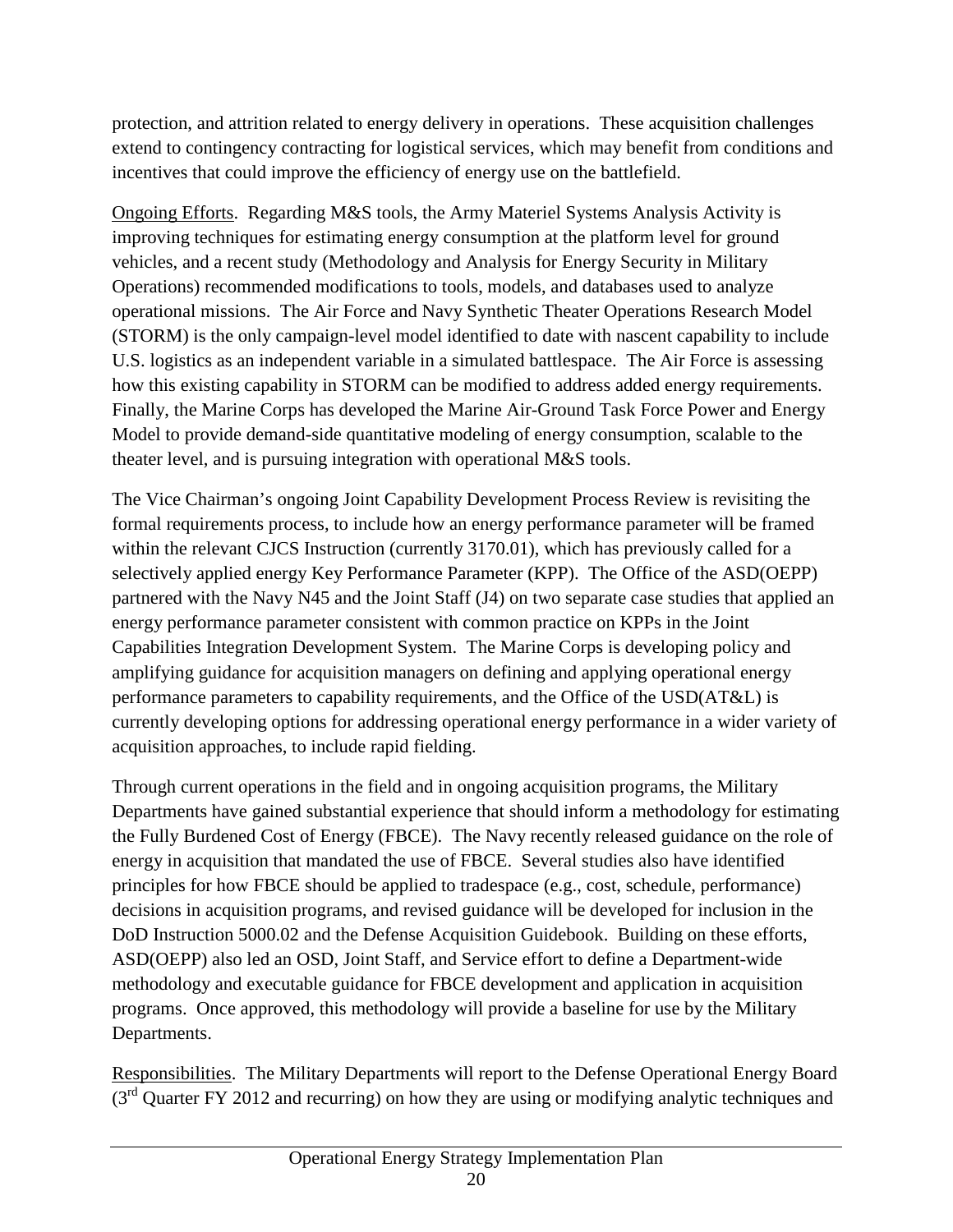M&S tools to account for operational energy considerations in force planning, capability gap analyses, requirements development, or acquisition program-related analyses. In addition, the Military Departments should provide any existing plans for proposed modifications to M&S tools that enable unit-level operational sustainment and sustainment protection analyses. These plans should include estimated overall schedule and costs (funded and unfunded) required to make modifications to specified models; estimated schedule and cost to conduct Verification, Validation, and Accreditation; and identification of supporting, engagement-level models and tools. Relevant models and tools may include, but not be limited to, engagement-level "feeder" models such as Airborne Weapons Analysis and Reporting System, Combat Sample Generator, and Attrition Model Using Calibrated Parameters. To perform this work, plans from the Military Departments should address any added U.S. force data required to populate and properly run the revised tools. Recognizing that enhancements to M&S tools will compete with other funding priorities, the co-chairs and members of the Defense Operational Energy Board will work with the Military Departments to identify appropriate funding.

In accordance with forthcoming Joint Staff policy, the Joint Staff, USSOCOM, and the Military Departments will include an energy performance attribute in the requirements development process. Through the Joint Requirements Oversight Council, the VCJCS will oversee implementation of this effort in individual programs. The Joint Staff, USSOCOM, and the Military Departments will report overall progress in implementing an energy performance attribute to the Defense Operational Energy Board  $(3<sup>rd</sup>$  Quarter FY 2012).

In accordance with forthcoming USD(AT&L) policy, the Military Departments will develop and apply FBCE analyses throughout the acquisition process. The Military Departments will report overall progress on implementing FBCE to the Defense Operational Energy Board (3<sup>rd</sup> Quarter FY 2012).

As appropriate for these requirements and acquisition processes, USD(AT&L), USD(Policy), and CAPE will provide support in execution of these efforts.

| <b>Offices of Primary Responsibility (OPR)</b> |                             | <b>Offices of Coordinating Responsibility (OCR)</b> |                 |  |
|------------------------------------------------|-----------------------------|-----------------------------------------------------|-----------------|--|
|                                                | Joint Staff                 |                                                     | USD(AT&L)       |  |
|                                                | <b>USSOCOM</b>              |                                                     | USD(Policy)     |  |
|                                                | Department of the Army      |                                                     | <b>OSD CAPE</b> |  |
|                                                | Department of the Navy      |                                                     |                 |  |
|                                                | Department of the Air Force |                                                     |                 |  |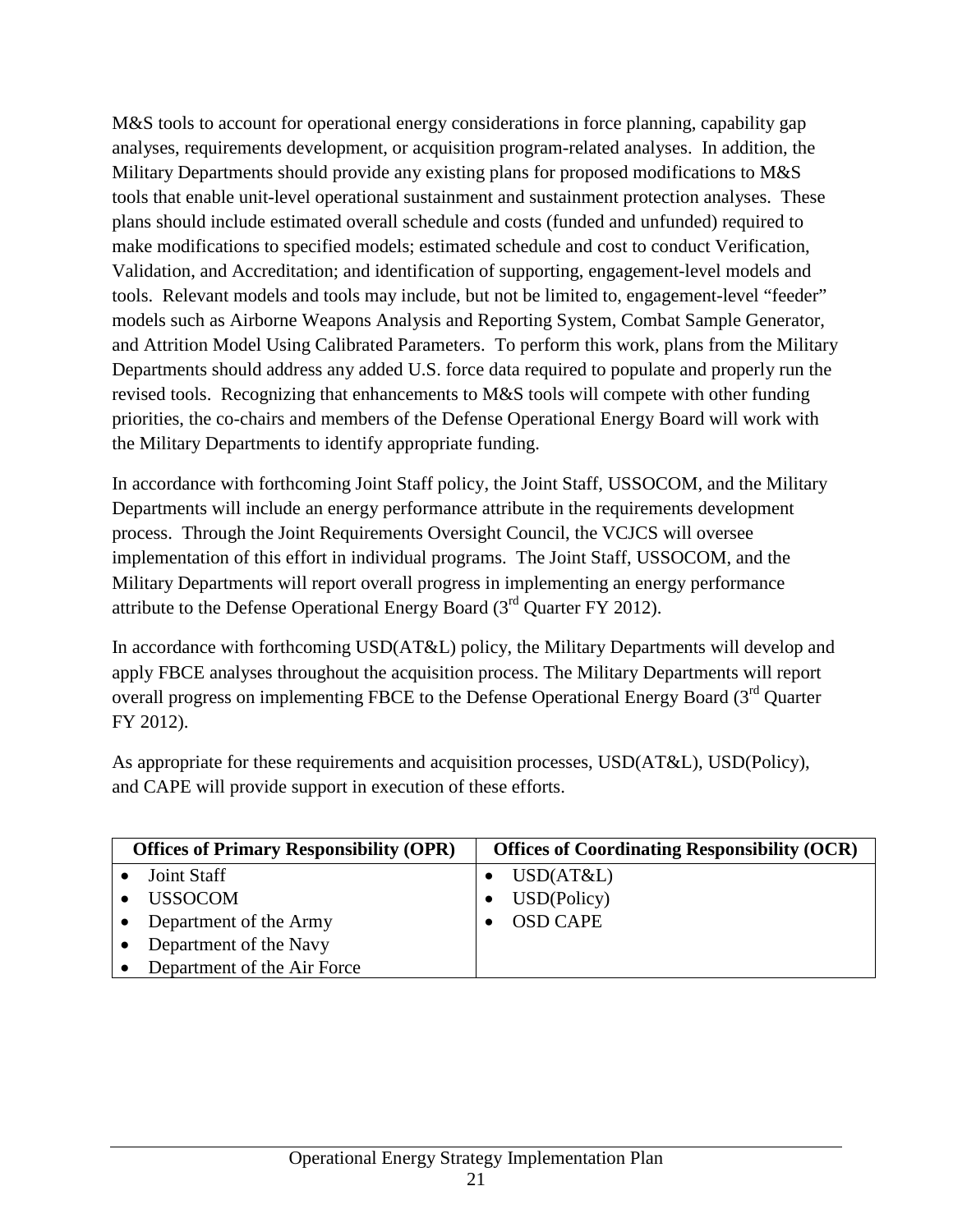**Target 7: Adapt Policy, Doctrine, PME, and COMBATANT COMMAND Activities.**

|                                                                            | Near-Term,<br>FY 2012-<br><b>FY 2013</b> | Mid-Term,<br>FY 2014-<br><b>FY 2018</b> | Long-Term,<br>$FY 2019+$ |
|----------------------------------------------------------------------------|------------------------------------------|-----------------------------------------|--------------------------|
| Adapt and Adopt Policy, Doctrine,<br>and PME for Operational Energy        |                                          |                                         |                          |
| Incorporate Operational Energy into<br><b>Combatant Command Activities</b> |                                          |                                         |                          |

Challenge. Over the last decade, DoD Components have identified lessons learned, baseline data, and extensive experience associated with global operations. While logistics, supply, and fuel are often components of these insights, the risks and opportunities associated with more effective management of operational energy are not. Likewise, the Department's educational institutions offer energy-related electives but do not consistently integrate operational energy into the instruction of strategy, resourcing, or operational planning. To capitalize on the Department's experience with large, expeditionary operations, the DoD Components should codify relevant operational energy insights in policy, doctrine, and professional military education.

Around the globe, the Combatant Commands employ a variety of capabilities to achieve security cooperation objectives in respective areas of responsibility that support the partnership goals outlined in the Quadrennial Defense Review, National Military Strategy, and other classified guidance. As operational energy improvements enhance the capabilities of U.S. forces, the Department can utilize similar technologies, models, capabilities, and concepts to enhance partnerships with established allies and strengthen relationships with new partners.

Ongoing Efforts. A broad array of Joint Staff, Defense agency, and Military Department organizations collect lessons learned, and PME programs offer courses, primarily electives, on operational and facilities energy. The Army and the Joint Staff have ongoing Capability Based Assessments associated with capability gaps and solutions related to energy and/or base camps, and the Marine Corps used an Expeditionary Energy Water and Waste Capabilities Based Assessment/Initial Capabilities Document to identify materiel and non-materiel gaps. The Army's evolving Operational Energy Campaign Plan also is assessing the role of non-materiel solutions to energy challenges across base camps, Soldiers, ground vehicles, and aviation. The Navy provides training and incentives for energy-efficient practices through the shipboard its Incentivized Energy Conservation program, and a similar program for Naval aviation is under development. Finally, there is a broad array of analytical work conducted by Federally Funded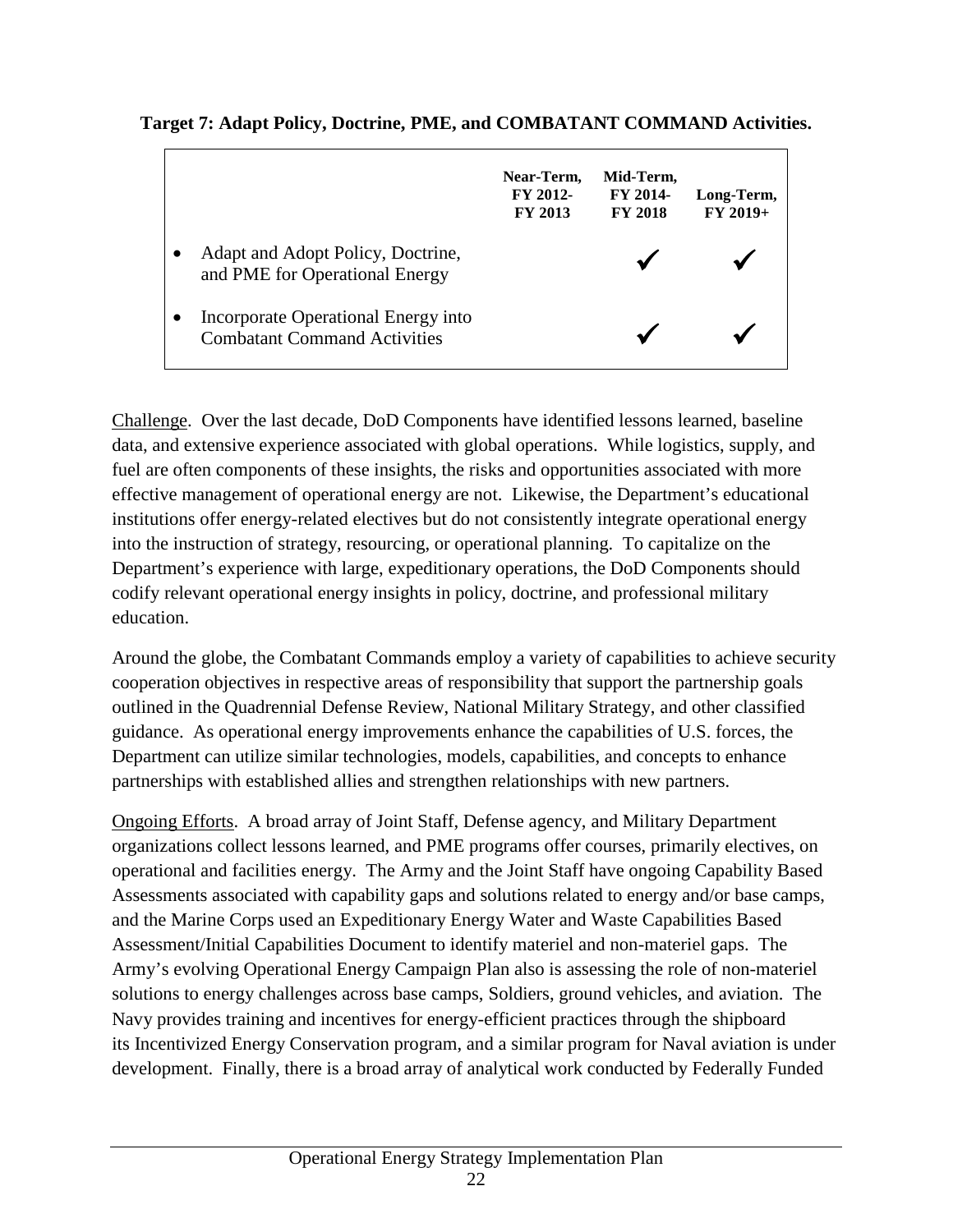Research and Development Centers, contractors, and non-profit entities that is relevant to policy, doctrine, and PME.

Regarding Combatant Command activities, U.S. Southern Command (USSOUTHCOM) successfully incorporated energy into its Theater Campaign Plan (TCP), USSOUTHCOM's 2- to 5-year, steady-state operational outlook, through the development of an Intermediate Military Objective (IMO) that includes operational energy in theatre security cooperation. As part of its counter-insurgency and village stability operations efforts in Afghanistan, USSOCOM has deployed energy technologies with immediate, positive impacts on local populations while improving the quality of life for USSOCOM Forces. In collaboration with development agencies, the International Security Assistance Force also is engaged in construction projects related to hydropower and biogas to build local capacity in Afghanistan.

Responsibilities. The Joint Staff and Military Departments will report to the Defense Operational Energy Board  $(4<sup>th</sup>$  Quarter FY 2012) how the risks and opportunities associated with reducing energy demand, increasing energy supply, and building energy security into the future force will be reflected in policy, doctrine, and PME. The scope of this target will include issuances; directives; instructions; field manuals; Joint and Military Department doctrine; intermediate and senior service school, Joint PME, and Advanced Joint PME curricula; and other relevant guidance.<sup>[ii](#page-28-1)</sup> The Military Departments and the Joint Staff will report to the Defense Operational Energy Board with an action plan that identifies the specific policies, doctrine, and/or PME to be changed, the reason for and intent of the change, the nature of the change, and the date by which these adaptations will be complete. Defense agencies will support the collection and evaluation of lessons learned as well as the follow-on identification of specific changes in policy, doctrine, and PME.

As appropriate and consistent with annual classified guidance to the Combatant Commands, the Joint Staff and Combatant Commands will report to the Defense Operational Energy Board  $(4<sup>th</sup>$  Quarter FY 2012) on command measures to incorporate Operational Energy Strategy goals into ongoing activities. These activities will include, but not be limited to, TCPs, IMOs, Global Campaign Plans, Joint exercises, combined training, conferences, research and development and information sharing programs, and other activities designed to achieve theater and country objectives. The Department will introduce operational energy initiatives into engagements with partner nations, and through Foreign Military Sales and Direct Commercial Sales. Including operational energy initiatives in partner training will enhance achievement of existing Combatant Commands goals, and foster additional options related to energy supply and demand. Joint Staff or Combatant Command representatives will report to the Defense Operational Energy Board  $(4<sup>th</sup>$  Quarter FY 2012) on progress in meeting this target, as well as any needed resources.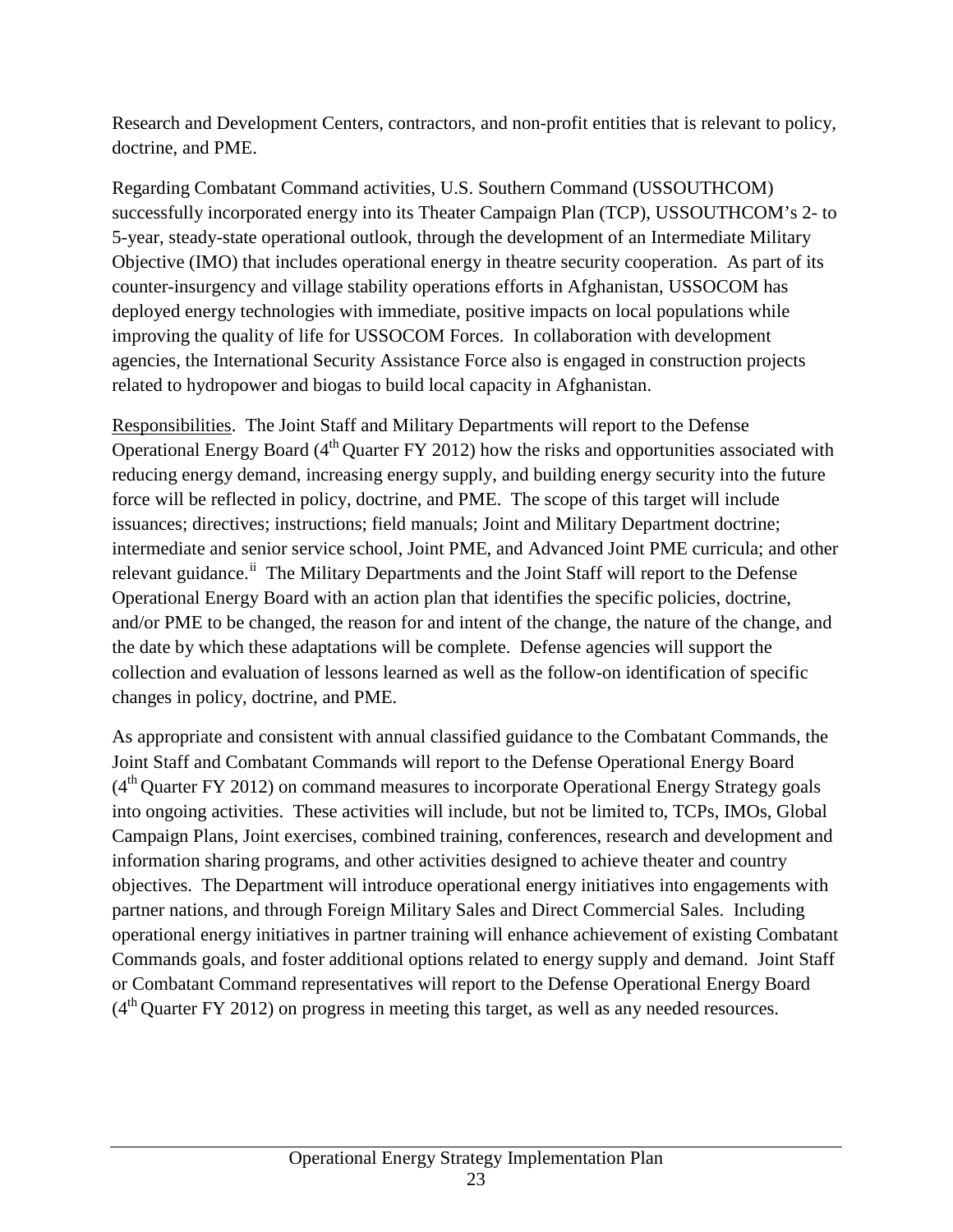Where appropriate, USD(Policy) will disseminate appropriate guidance for and recognition of operational energy considerations within Department documents to assist with the development and execution of various planning efforts (e.g., TCPs and IMOs). Subsequently, the Military Departments and Defense agencies will contribute through campaign support plans and implementation of Combatant Command strategies where partner operational energy issues are consistent with classified guidance to the Combatant Commands.

| <b>Offices of Primary Responsibility (OPR)</b> |                             | <b>Offices of Coordinating Responsibility (OCR)</b> |  |  |
|------------------------------------------------|-----------------------------|-----------------------------------------------------|--|--|
|                                                | <b>Combatant Commands</b>   | USD(AT&L)                                           |  |  |
|                                                | Joint Staff                 | USD(Policy)                                         |  |  |
|                                                | Department of the Army      | $USD(P\&R)$                                         |  |  |
|                                                | Department of the Navy      | Defense agencies                                    |  |  |
|                                                | Department of the Air Force |                                                     |  |  |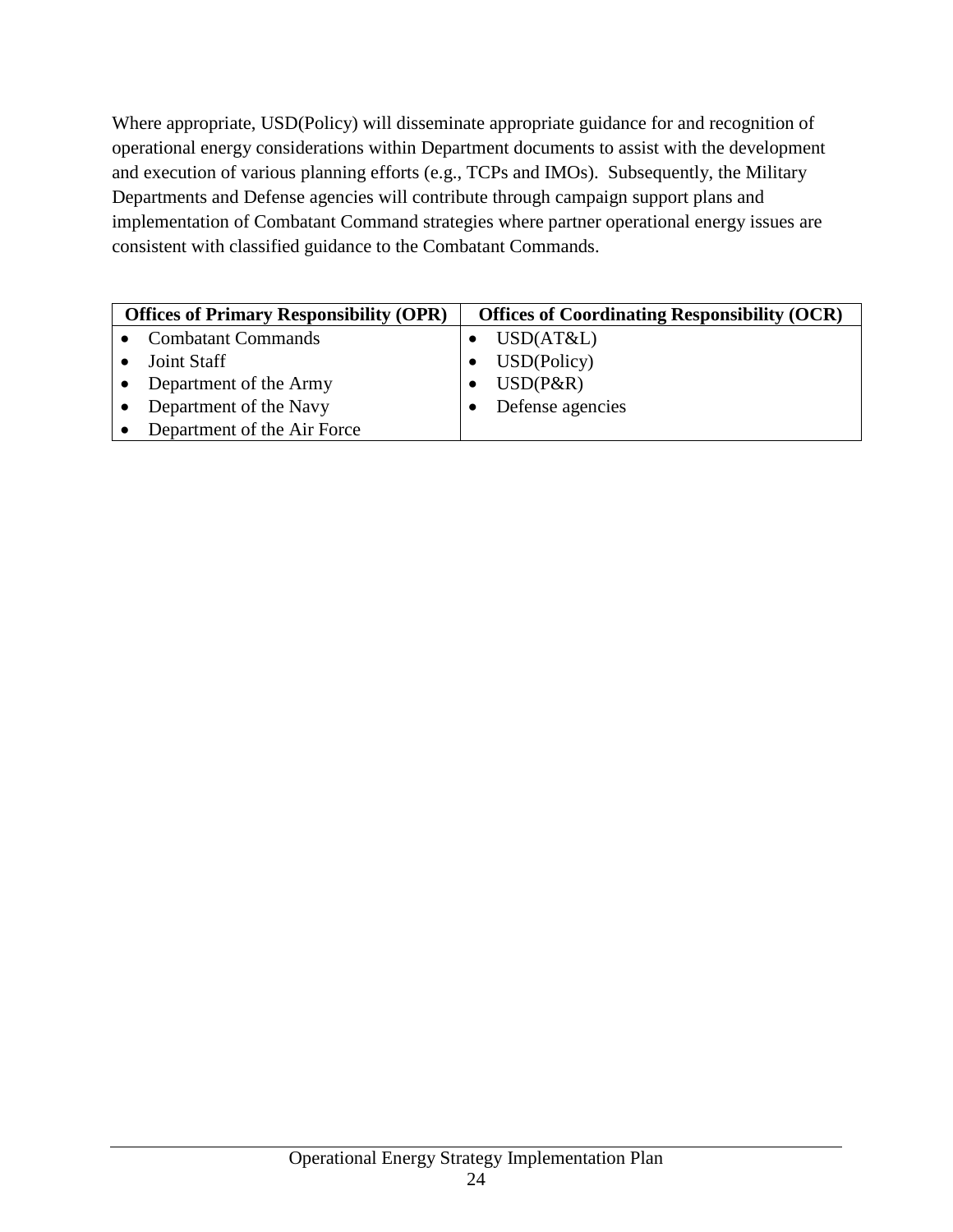# **Appendix D: Defense Operational Energy Board**

Governance and oversight of the Operational Energy Strategy Implementation Plan will be exercised through the Defense Operational Energy Board, co-chaired by ASD(OEPP) and a designee from the CJCS. This body will leverage ongoing DoD and Military Department processes, and be complemented by existing statutory, policy, and oversight responsibilities of the co-chairs and members. The Defense Operational Energy Board will provide a forum for DoD Components to share information and provide recommendations.

Membership of the Defense Operational Energy Board will include senior-level representatives from across the Department, including the Military Departments. The notional FY 2012 meeting schedule will include the following:

- $2<sup>nd</sup>$  Quarter FY 2012
- $3<sup>rd</sup>$  Quarter FY 2012
- $\bullet$  4<sup>th</sup> Ouarter FY 2012

In addition to this planned schedule, the Defense Operational Energy Board will meet as needed based on events and decisions.

ASD(OEPP), in consultation with relevant offices within OSD, the Military Departments, Defense agencies, and the Joint Staff, will develop a charter that outlines the organization, governance, membership, functions, and responsibilities of the Defense Operational Energy Board and present the charter at the  $2<sup>nd</sup>$  Quarter of FY 2012 meeting of the Board. The co-chairs shall review and approve the charter. In lieu of an approved charter, ASD(OEPP) will use existing authorities to oversee and immediately initiate execution of the Operational Energy Strategy through the targets and due dates identified in this Implementation Plan.

The co-chairs will report the results of Defense Operational Energy Board meetings to the Secretary of Defense and CJCS.